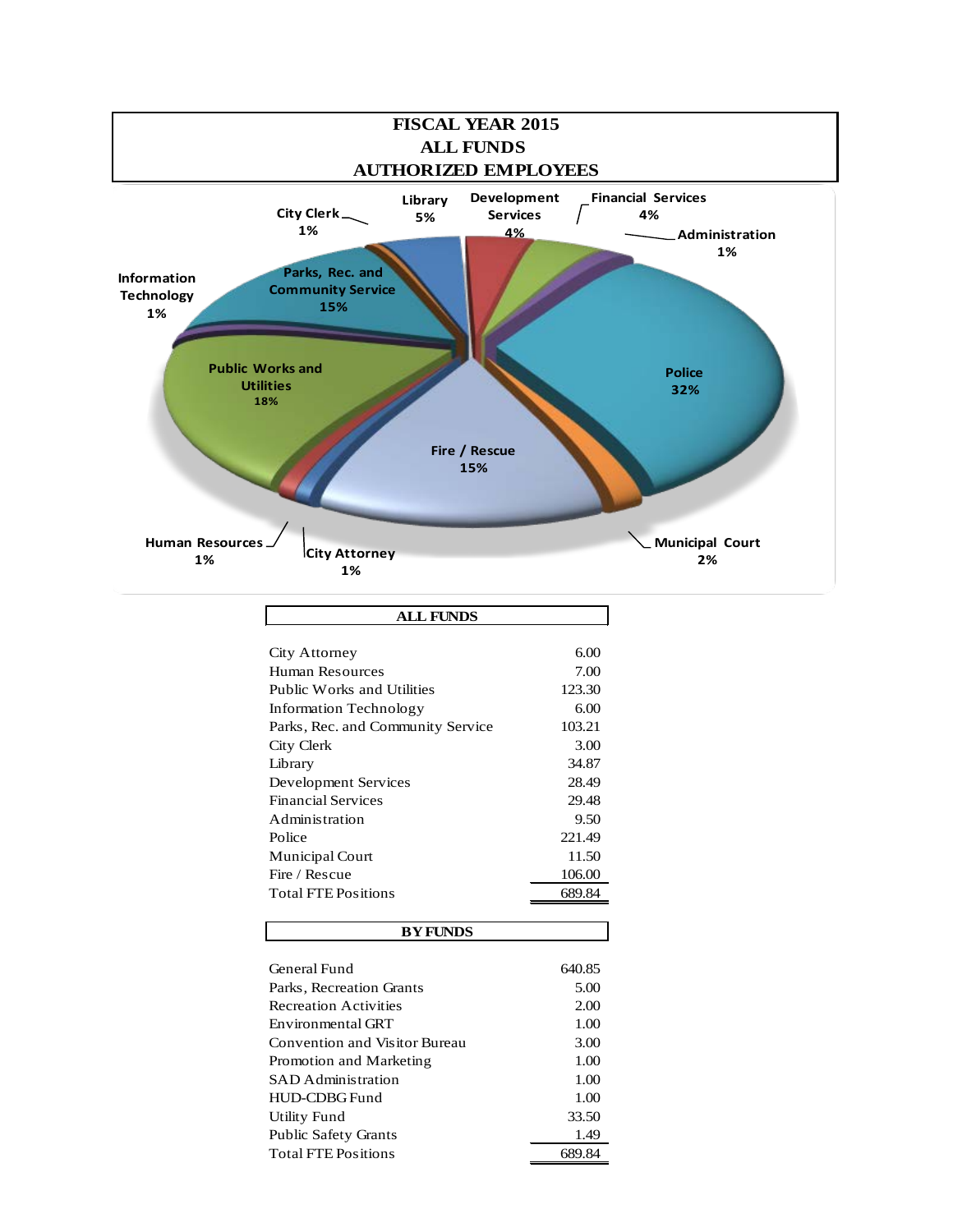|                                  | <b>City of Rio Rancho</b> |        |        |        |        |        |        |               |  |  |  |
|----------------------------------|---------------------------|--------|--------|--------|--------|--------|--------|---------------|--|--|--|
| <b>Employment and Population</b> |                           |        |        |        |        |        |        |               |  |  |  |
|                                  | <b>FY 08</b>              | FY 09  | FY 10  | FY 11  | FY 12  | FY 13  | FY 14  | FY 15         |  |  |  |
|                                  | Actual                    | Actual | Actual | Actual | Actual | Actual | Actual | <b>Budget</b> |  |  |  |
| $FTE*$                           | 767.33                    | 761.98 | 722.19 | 684.95 | 680.86 | 684.70 | 685.54 | 689.84        |  |  |  |
| Population**                     | 76.762                    | 79.723 | 82,574 | 87,521 | 89.602 | 90,818 | 92.271 | 93,747        |  |  |  |
| Employees per 1000               | 10.0                      | 9.6    | 8.7    | 7.8    | 7.8    | 7.5    | 7.4    | 7.4           |  |  |  |

\*FTE: Full Time Equivalent

\*\*Sources: US Census Bureau, Population Division. Annual Estimates of the resident population: April 1, 2010 to July 2012. Population data is based on prior year July 1 release, such as FY10 is July 1, 2009. FY14 and FY15 are estimates based on the July 1, 2010-2012 average growth of 1.6%.



# **Population & City Employees FTE**

| <b>City of Rio Rancho</b>                          |              |            |            |            |            |            |              |  |               |  |  |
|----------------------------------------------------|--------------|------------|------------|------------|------------|------------|--------------|--|---------------|--|--|
| <b>FTEs per All Funds Operational Expenditures</b> |              |            |            |            |            |            |              |  |               |  |  |
|                                                    | <b>FY 08</b> | FY 09      | FY 10      | FY 11      | FY 12      | FY 13      | FY 14        |  | FY 15         |  |  |
|                                                    | Actual       | Actual     | Actual     | Actual     | Actual     | Actual     | Actual       |  | <b>Budget</b> |  |  |
| $FTE*$                                             | 767.33       | 761.98     | 722.19     | 684.95     | 680.86     | 684.70     | 685.54       |  | 689.84        |  |  |
| Operational Expenditures                           | 71.956.425   | 81.556.707 | 82,946,330 | 93.394.421 | 87,844,371 | 92.135.232 | \$92,135,232 |  | 92.663.213    |  |  |
| Employees per \$1,000,000                          | 10.7         | 9.3        | 8.7        | 7.3        | 7.8        | 7.4        | 7.4          |  | 7.4           |  |  |

\*FTE: Full Time Equivalent

Operational expenditures include Personal Services and Material and Services



# **Operational Expenditures & City Employees FTE**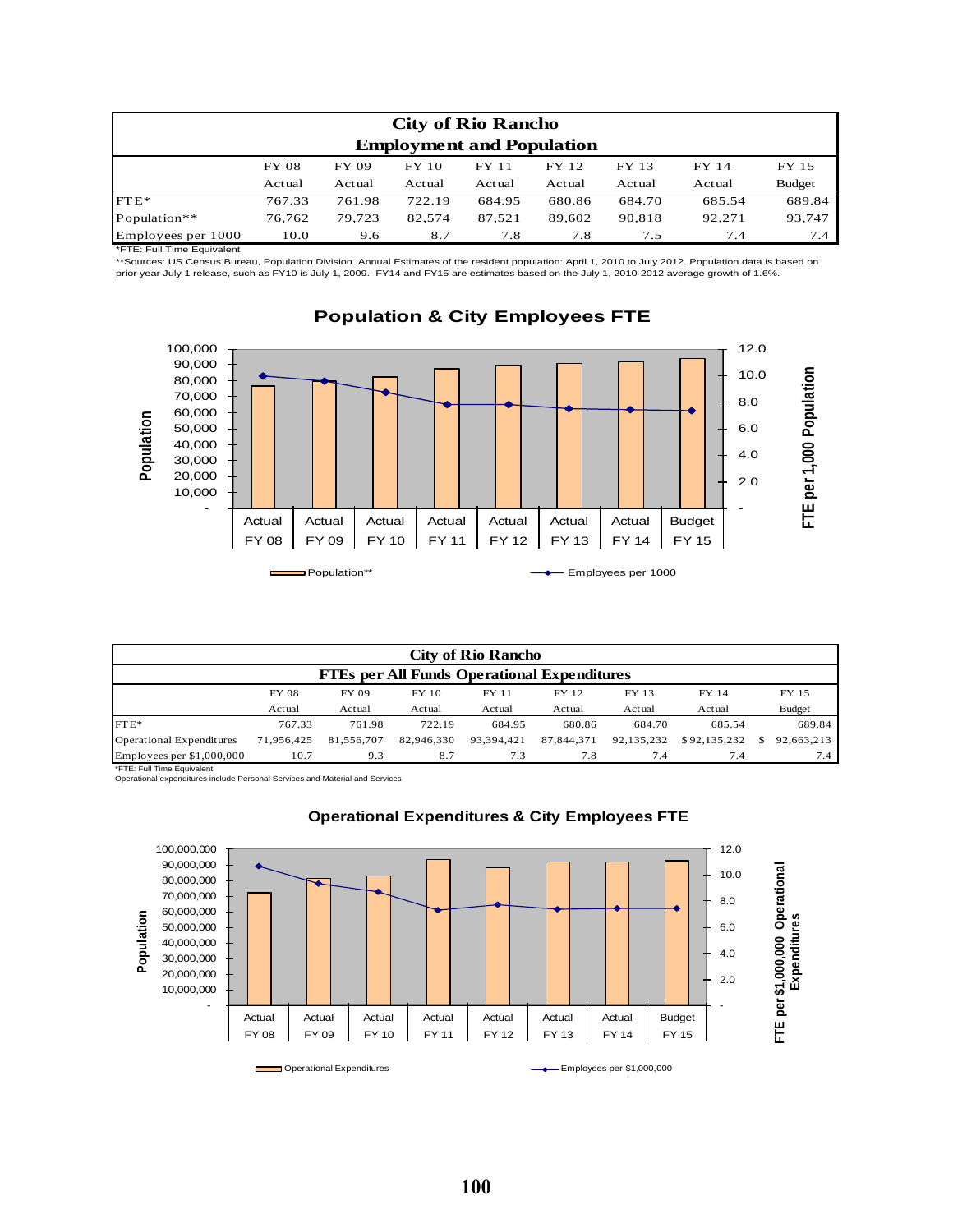|                                                                                                    |                               |                     |                                    |              |                                   |              |                                |                     |                   | <b>Net Change</b><br>FY14 to FY15 |  |
|----------------------------------------------------------------------------------------------------|-------------------------------|---------------------|------------------------------------|--------------|-----------------------------------|--------------|--------------------------------|---------------------|-------------------|-----------------------------------|--|
|                                                                                                    | <b>FY12</b>                   |                     | <b>FY13</b>                        |              |                                   | <b>FY14</b>  |                                | <b>FY15 ADOPTED</b> | Recommended       |                                   |  |
|                                                                                                    | Position<br>Count             |                     | Position<br>Count                  |              | Position<br>Count                 |              | Position<br>Count              |                     | Position<br>Count |                                   |  |
| Department/Fund                                                                                    |                               | <b>FTE</b>          |                                    | <b>FTE</b>   |                                   | <b>FTE</b>   |                                | FTE                 |                   | <b>FTE</b>                        |  |
|                                                                                                    |                               | <b>GENERAL FUND</b> |                                    |              |                                   |              |                                |                     |                   |                                   |  |
| <b>CITY MANAGER</b>                                                                                |                               |                     |                                    |              |                                   |              |                                |                     |                   |                                   |  |
| 1006 CITY MANAGER MC                                                                               | 1                             | 1.00                | $\mathbf{1}$                       | 1.00         | $\mathbf{1}$                      | 1.00         | $\mathbf{1}$                   | 1.00                |                   |                                   |  |
| 12091 ASSISTANT CITY MANAGER MC                                                                    | 1                             | 1.00                | $\mathbf{1}$                       | 1.00         | $\mathbf{1}$                      | 1.00         | $\mathbf{1}$                   | 1.00                |                   |                                   |  |
| 12079 CHIEF COMMUNICATION OFFICER MC<br>12157 SR EXEC ASS'T TO CITY MGR AND COMMUNTY DEVELOP OFFCR | $\mathbf{1}$<br>1             | 1.00<br>1.00        | $1\overline{ }$<br>$\mathbf{1}$    | 1.00<br>1.00 | $\mathbf 1$<br>$\mathbf{1}$       | 1.00<br>1.00 | $\mathbf{1}$<br>$\mathbf{1}$   | 1.00<br>1.00        |                   |                                   |  |
| 6005 EXECUTIVE ASSISTANT MC                                                                        | $\mathbf 0$                   | 0.00                | $\overline{0}$                     | 0.00         | $\overline{0}$                    | 0.00         | $\overline{0}$                 | 0.00                |                   |                                   |  |
| 5001 ADMINISTRATIVE ASSISTANT MC                                                                   | $\mathbf{1}$                  | 1.00                | 1                                  | 1.00         | $\mathbf{1}$                      | 1.00         | $\mathbf{1}$                   | 1.00                |                   |                                   |  |
| 12179 OFFICE ASSISTANT-I (half-time) MC                                                            |                               |                     |                                    |              |                                   |              | $\mathbf{1}$                   | 0.50                |                   |                                   |  |
| <b>CITY MANAGER</b>                                                                                | 5                             | 5.00                | $\overline{\mathbf{5}}$            | 5.00         | $\overline{\mathbf{5}}$           | 5.00         | 6                              | 5.50                |                   | $1 - 0.50$                        |  |
| <b>CITY CLERK</b>                                                                                  |                               |                     |                                    |              |                                   |              |                                |                     |                   |                                   |  |
| 11006 CITY CLERK MC                                                                                | 1                             | 1.00                | 1                                  | 1.00         | $\mathbf{1}$                      | 1.00         | 1                              | 1.00                |                   |                                   |  |
| 5002 DEPUTY CITY CLERK MC                                                                          | $\mathbf{1}$                  | 1.00                | $\mathbf{1}$                       | 1.00         | $\mathbf{1}$                      | 1.00         | $\mathbf{1}$                   | 1.00                |                   |                                   |  |
| 410 RECORDS TECHNICIAN AF                                                                          | $\overline{2}$                | 2.00                | $\mathbf{1}$                       | 1.00         | $\mathbf{1}$                      | 1.00         | $\mathbf{1}$                   | 1.00                |                   |                                   |  |
| 12088 SEASONAL ELECTION CLERK SE                                                                   | $\overline{2}$                | 0.16                | $\overline{0}$                     | 0.00         | $\overline{0}$                    | 0.00         | $\overline{0}$                 | 0.00                |                   |                                   |  |
| <b>CITY CLERK</b>                                                                                  | 6                             | 4.16                | $\overline{\mathbf{3}}$            | 3.00         | $\overline{\mathbf{3}}$           | 3.00         | $\overline{\mathbf{3}}$        | 3.00                | $\mathbf{0}$      | 0.00                              |  |
| <b>MUNICIPAL COURT</b>                                                                             |                               |                     |                                    |              |                                   |              |                                |                     |                   |                                   |  |
| 1096 COURT CLERK ADMIN CO                                                                          | 1                             | 1.00                | 1                                  | 1.00         | 1                                 | 1.00         | 1                              | 1.00                |                   |                                   |  |
| 1109 CHIEF DEPTUY COURT CLERK CO                                                                   | $\mathbf{1}$<br>1             | 1.00<br>1.00        | $1\overline{ }$<br>$1\overline{ }$ | 1.00<br>1.00 | $\mathbf 1$<br>1                  | 1.00<br>1.00 | $\mathbf{1}$<br>$\mathbf{1}$   | 1.00<br>1.00        |                   |                                   |  |
| 8002 COMMUNITY SERVICES COORDINATOR MC<br>1091 DEPUTY CLERK - PROG & PROB CO                       | $\mathbf{1}$                  | 1.00                | $\mathbf{1}$                       | 1.00         | $\mathbf{1}$                      | 1.00         | $\mathbf{1}$                   | 1.00                |                   |                                   |  |
| 12064 DEPUTY CLERK LINE SUP MUN CO                                                                 | $\mathbf{1}$                  | 1.00                | $\mathbf{1}$                       | 1.00         | $\mathbf{1}$                      | 1.00         | $\mathbf{1}$                   | 1.00                |                   |                                   |  |
| 1187 PROBATION ASSISTANT CO                                                                        | $\mathbf{1}$                  | 1.00                | $1\,$                              | 1.00         | $\mathbf 1$                       | 1.00         | $\mathbf{1}$                   | 1.00                |                   |                                   |  |
| 1018 SENIOR CLERK CO                                                                               | 6                             | 5.50                | 5                                  | 4.50         | 5                                 | 4.50         | 5                              | 4.50                |                   |                                   |  |
| 1237 PROBATION SECRETARY                                                                           | $\mathbf 0$                   | 0.00                | $\mathbf{1}$                       | 1.00         | $1\overline{ }$                   | 1.00         | $\mathbf{1}$                   | 1.00                |                   |                                   |  |
| 1110 SPECIAL PROJECTS COORDINATOR CO                                                               | $\mathbf 0$                   | 0.00                | $\overline{0}$                     | 0.00         | $\overline{0}$                    | 0.00         | $\mathbf{0}$                   | 0.00                |                   |                                   |  |
| <b>MUNICIPAL COURT</b>                                                                             | 12                            | 11.50               | 12                                 | 11.50        | 12                                | 11.50        | 12                             | 11.50               | $\mathbf{0}$      | 0.00                              |  |
| <b>ATTORNEY</b>                                                                                    |                               |                     |                                    |              |                                   |              |                                |                     |                   |                                   |  |
| 10001 ASSISTANT CITY ATTORNEY MC                                                                   | 3                             | 3.00                | $\overline{2}$                     | 2.00         | $\overline{2}$                    | 2.00         | $\overline{2}$                 | 2.00                |                   |                                   |  |
| 11005 CITY ATTORNEY MC                                                                             | 1                             | 1.00                | $\mathbf{1}$                       | 1.00         | $\mathbf{1}$                      | 1.00         | $\mathbf{1}$                   | 1.00                |                   |                                   |  |
| 11001 DEPUTY CITY ATTORNEY<br>7002 LEGAL ASSISTANT MC                                              | $\mathbf 0$<br>$\overline{2}$ | 0.00<br>2.00        | $\mathbf{1}$<br>$\overline{2}$     | 1.00<br>2.00 | $\mathbf{1}$<br>2                 | 1.00<br>2.00 | $\mathbf{1}$<br>$\overline{2}$ | 1.00<br>2.00        |                   |                                   |  |
| <b>ATTORNEY</b>                                                                                    | 6                             | 6.00                | 6                                  | 6.00         | 6                                 | 6.00         | 6                              | 6.00                |                   | $0\ 0.00$                         |  |
| <b>HUMAN RESOURCES</b>                                                                             |                               |                     |                                    |              |                                   |              |                                |                     |                   |                                   |  |
| 12015 DIRECTOR HUMAN RESOURCES MC                                                                  | 1                             | 1.00                | $\mathbf{1}$                       | 1.00         | 1                                 | 1.00         | $\mathbf{1}$                   | 1.00                |                   |                                   |  |
| 12174 DEPUTY DIRECTOR HUMAN RESOURCES MC                                                           |                               |                     |                                    |              | $\overline{0}$                    | 0.00         | $\mathbf{1}$                   | 1.00                |                   |                                   |  |
| 9005 HR ADMINISTRATOR MC                                                                           | 1                             | 1.00                | $\mathbf{1}$                       | 1.00         | $\mathbf{1}$                      | 1.00         | $\mathbf{1}$                   | 1.00                |                   |                                   |  |
| 6006 BENEFITS ADMINISTRATOR MC                                                                     | 1                             | 1.00                | $\mathbf{1}$                       | 1.00         | 1                                 | 1.00         | $\mathbf{1}$                   | 1.00                |                   |                                   |  |
| 12057 HR GENERALIST MC                                                                             | $\mathbf 0$                   | 0.00                | $\mathbf 0$                        | 0.00         | $\mathbf 0$                       | 0.00         | $\mathbf{0}$                   | 0.00                |                   |                                   |  |
| 6005 EXECUTIVE ASSISTANT MC                                                                        | $\mathbf{1}$<br>2             | 1.00                | 1                                  | 1.00         | $\mathbf{1}$                      | 1.00         | 1<br>$\overline{2}$            | 1.00                |                   |                                   |  |
| 5003 HR REPRESENTATIVE MC<br>4001 ADMINISTRATIVE COORDINATOR MC                                    | 0                             | 2.00<br>0.00        | 2<br>$\mathbf 0$                   | 2.00<br>0.00 | $\overline{2}$<br>0               | 2.00<br>0.00 | $\mathbf{0}$                   | 2.00<br>0.00        |                   |                                   |  |
| 5006 PAYROLL SPECIALIST MC (PAYROLL TECHNICIAN)                                                    | 0                             | 0.00                | 0                                  | 0.00         | 0                                 | 0.00         | 0                              | 0.00                |                   |                                   |  |
| 1042 YOUTH WORKERS                                                                                 | 0                             | 0.00                | $\mathbf{0}$                       | 0.00         | $\overline{0}$                    | 0.00         | $\overline{0}$                 | 0.00                |                   |                                   |  |
| <b>HUMAN RESOURCES</b>                                                                             | 6                             | 6.00                | 6                                  | 6.00         | 6                                 | 6.00         | 7                              | 7.00                |                   | $1 - 1.00$                        |  |
| <b>FINANCIAL SERVICES - ADMINISTRATION</b>                                                         |                               |                     |                                    |              |                                   |              |                                |                     |                   |                                   |  |
| 12010 DIRECTOR OF FINANCIAL SERIVCES MC                                                            | $\mathbf{1}$                  | 1.00                | $\mathbf{1}$                       | 1.00         | $\mathbf{1}$                      | 1.00         | $\mathbf{1}$                   | 1.00                |                   |                                   |  |
| 12014 DEPUTY DIRECTOR OF FINANCIAL SERVICES MC                                                     | $\mathbf{1}$                  | 1.00                | $\mathbf{1}$                       | 1.00         | $\overline{0}$                    | 0.00         | $\overline{0}$                 | 0.00                |                   |                                   |  |
| 12156 BUDGET MANAGER MC                                                                            | $\mathbf 0$                   | 0.00                | $\overline{0}$                     | 0.00         | $\mathbf{1}$                      | 1.00         | $\mathbf{1}$                   | 1.00                |                   |                                   |  |
| 12114 SR FINANCIAL ANALYST MC                                                                      | $\mathbf{1}$                  | 1.00                | $\mathbf{1}$                       | 1.00         | $1\overline{ }$                   | 1.00         | $\mathbf{1}$                   | 1.00                |                   |                                   |  |
| 6009 BUDGET ANALYST < 20 (TERM)                                                                    | $\overline{0}$                | 0.00                | $\overline{0}$                     | 0.00         | $1\overline{ }$                   | 0.48         | $\mathbf{1}$                   | 0.48                |                   |                                   |  |
| <b>6008 BUDGET ANALYST MC</b><br>804 CONTRACT ADMIN/ACCTS REC SUPV                                 | $\mathbf{1}$<br>0.5           | 1.00<br>0.50        | $\mathbf{1}$<br>0.5                | 1.00<br>0.50 | $1\overline{ }$<br>$\overline{0}$ | 1.00<br>0.00 | $\mathbf{1}$<br>$\mathbf{0}$   | 1.00<br>0.00        |                   |                                   |  |
| ADMINISTRATION                                                                                     | 4.5                           | 4.50                | 4.5                                | 4.50         | $5\overline{)}$                   | 4.48         | $5\overline{)}$                | 4.48                |                   | 0.00<br>$\mathbf{0}$              |  |
|                                                                                                    |                               |                     |                                    |              |                                   |              |                                |                     |                   |                                   |  |
| <b>FINANCIAL SERVICES - ACCOUNTING</b><br>9001 DIV MANAGER ACCOUNTING MC                           | $\mathbf{1}$                  | 1.00                | $\mathbf{1}$                       | 1.00         | $\mathbf{1}$                      | 1.00         | $\mathbf{1}$                   | 1.00                |                   |                                   |  |
| 801 ACCOUNTANT II AF                                                                               | $\overline{2}$                | 2.00                | $\overline{2}$                     | 2.00         | $\overline{2}$                    | 2.00         | 2                              | 2.00                |                   |                                   |  |
| 12058 GRANT ADMINISTRATOR AF                                                                       | $\mathbf{1}$                  | 1.00                | $\mathbf{1}$                       | 1.00         | 0.75                              | 0.75         | 0.75                           | 0.75                |                   |                                   |  |
| 12141 PAYROLL ADMINISTRATOR AF                                                                     | $\mathbf{1}$                  | 1.00                | $\mathbf{1}$                       | 1.00         | $\mathbf{1}$                      | 1.00         | $\mathbf{1}$                   | 1.00                |                   |                                   |  |
| 12160 ACCOUNTING TECH III (A/P) AF                                                                 | $\mathbf{1}$                  | 1.00                | $\mathbf{1}$                       | 1.00         | $\mathbf{1}$                      | 1.00         | $\mathbf{1}$                   | 1.00                |                   |                                   |  |
| 12096 ACCOUNTING TECH II AF                                                                        | $\mathbf{1}$                  | 1.00                | $\mathbf{1}$                       | 1.00         | $\mathbf{1}$                      | 1.00         | $\mathbf{1}$                   | 1.00                |                   |                                   |  |
| 500 ACCOUNTING TECH I (Alarm billing) AF                                                           | $\mathbf{1}$                  | 1.00                | $\mathbf{1}$                       | 1.00         | $\mathbf{0}$                      | 0.00         | $\mathbf{0}$                   | 0.00                |                   |                                   |  |
| 501 ACCOUNTING TECH I AF                                                                           | $\overline{2}$<br>$\mathbf 0$ | 2.00                | $\overline{2}$<br>$\overline{0}$   | 2.00         | $\overline{2}$                    | 2.00         | $\overline{2}$                 | 2.00                |                   |                                   |  |
| 12162 OFFICE ASSISTANT-II (TERM)<br>1185 INTERN                                                    | $\mathbf 0$                   | 0.00<br>0.00        | $\overline{0}$                     | 0.00<br>0.00 | 0.25<br>$\overline{0}$            | 0.25<br>0.00 | 0.25<br>$\mathbf{0}$           | 0.25<br>0.00        |                   |                                   |  |
| <b>ACCOUNTING</b>                                                                                  | 10 <sup>°</sup>               | 10.00               | 10                                 | 10.00        | $\overline{9}$                    | 9.00         | 9                              | 9.00                |                   | $0\ 0.00$                         |  |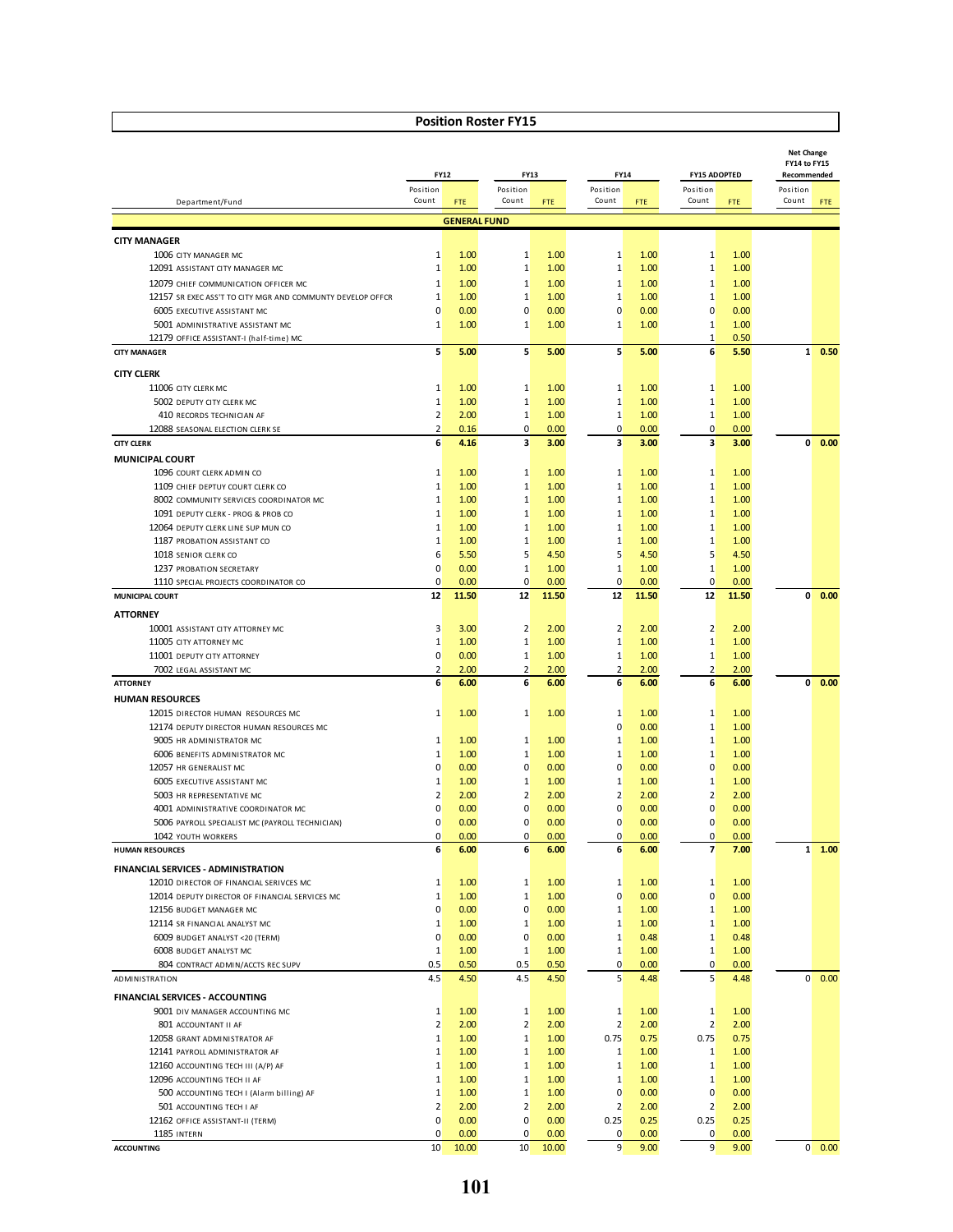|                                                                                                           |                                  |              |                              |              |                             |              |                              |                     | <b>Net Change</b><br>FY14 to FY15 |               |
|-----------------------------------------------------------------------------------------------------------|----------------------------------|--------------|------------------------------|--------------|-----------------------------|--------------|------------------------------|---------------------|-----------------------------------|---------------|
|                                                                                                           | <b>FY12</b>                      |              | FY13                         |              | FY14                        |              |                              | <b>FY15 ADOPTED</b> |                                   | Recommended   |
| Department/Fund                                                                                           | Position<br>Count                | FTE.         | Position<br>Count            | FTE          | Position<br>Count           | FTE          | Position<br>Count            | FTE                 | Position<br>Count                 | <b>FTE</b>    |
| FINANCIAL SERVICES - AMBULANCE BILLING                                                                    |                                  |              |                              |              |                             |              |                              |                     |                                   |               |
| 12158 ACCOUNTING TECH III-LEAD AF                                                                         | $\mathbf{0}$                     | 0.00         | $\mathbf 0$                  | 0.00         | 1                           | 1.00         | 1                            | 1.00                |                                   |               |
| 12097 ACCOUNTING TECH III (Amb Bill) AF                                                                   | $\overline{3}$                   | 3.00         | 3                            | 3.00         | $\overline{2}$              | 2.00         | $\overline{2}$               | 2.00                |                                   |               |
| 12150 ACCOUNTING TECH III (term) GF                                                                       | $\overline{0}$                   | 0.00         | $1\,$                        | 1.00         | $\mathbf{1}$                | 1.00         | 1                            | 1.00                |                                   |               |
| 804 CONTRACT ADMIN/ACCTS REC SUPV                                                                         | 0.5                              | 0.50         | 0.5                          | 0.50         | 0                           | 0.00         | 0                            | 0.00                |                                   |               |
| <b>AMBULANCE BILLING</b>                                                                                  | 3.5                              | 3.5          | 4.5                          | 4.5          | 4                           | 4.00         | 4                            | 4.00                | 0                                 | 0.00          |
| <b>FINANCIAL SERVICES - PURCHASING</b>                                                                    |                                  |              |                              |              |                             |              |                              |                     |                                   |               |
| 9006 PURCHASING MANAGER MC                                                                                | $\mathbf{1}$                     | 1.00         | 1                            | 1.00         | 1                           | 1.00         | 1                            | 1.00                |                                   |               |
| 611 PURCHASING SPECIALIST AF                                                                              | $\mathbf{1}$                     | 1.00         | $1\,$                        | 1.00         | 1                           | 1.00         | 1                            | 1.00                |                                   |               |
| 511 PURCHASING TECHNICIAN AF<br>401 OFFICE ASSISTANT-II AF                                                | $\mathbf{1}$<br>$\overline{0}$   | 1.00<br>0.00 | $1\,$<br>$\mathbf 0$         | 1.00<br>0.00 | $\mathbf 1$<br>$\mathbf 1$  | 1.00<br>1.00 | 1<br>1                       | 1.00<br>1.00        |                                   |               |
| <b>PURCHASING</b>                                                                                         | $\overline{3}$                   | 3.00         | 3                            | 3.00         | $\overline{4}$              | 4.00         | 4                            | 4.00                | 0                                 | 0.00          |
| <b>FINANCIAL SERVICES - MOTOR VEHICLE</b>                                                                 |                                  |              |                              |              |                             |              |                              |                     |                                   |               |
| 8011 DIV MANAGER MVD MC                                                                                   | $\mathbf{1}$                     | 1.00         | $1\,$                        | 1.00         | 1                           | 1.00         | 1                            | 1.00                |                                   |               |
| 12071 CUSTOMER SERVICE LEAD AF                                                                            | $1\overline{ }$                  | 1.00         | $1\,$                        | 1.00         | $1\overline{ }$             | 1.00         | $1\overline{ }$              | 1.00                |                                   |               |
| 404 CUSTOMER SERVICE REP AF                                                                               | $\overline{4}$                   | 4.00         | 4                            | 4.00         | $\overline{4}$              | 4.00         | $\overline{4}$               | 4.00                |                                   |               |
| <b>MOTOR VEHICLE</b>                                                                                      | 6                                | 6.00         | 6                            | 6.00         | 6                           | 6.00         | 6                            | 6.00                | $\overline{0}$                    | 0.00          |
| <b>FINANCIAL SERVICES</b>                                                                                 | 27                               | 27.00        | 28                           | 28.00        | 28                          | 27.48        | 28                           | 27.48               |                                   | $0\quad 0.00$ |
| <b>INFORMATION TECHNOLOGY</b>                                                                             |                                  |              |                              |              |                             |              |                              |                     |                                   |               |
| 12016 DIRECTOR INFO TECHNOLOGY MG                                                                         | $\mathbf{1}$                     | 1.00         | 1                            | 1.00         | $\mathbf{1}$                | 1.00         | 1                            | 1.00                |                                   |               |
| 8008 NETWORK MANAGER MC                                                                                   | $\mathbf{1}$                     | 1.00         | $1\,$                        | 1.00         | 1                           | 1.00         | 1                            | 1.00                |                                   |               |
| 5004 IT SPECIALIST MC                                                                                     | $\overline{4}$                   | 4.00         | 4                            | 4.00         | $\overline{4}$              | 4.00         | $\overline{4}$               | 4.00                |                                   |               |
| 6001 IT TECHNICIAN MC                                                                                     | $\overline{0}$                   | 0.00         | 0                            | 0.00         | $\overline{0}$              | 0.00         | $\overline{0}$               | 0.00                |                                   |               |
| <b>INFORMATION TECHNOLOGY</b>                                                                             | 6                                | 6.00         | 6                            | 6.00         | 6                           | 6.00         | 6                            | 6.00                | $\mathbf{0}$                      | 0.00          |
| PARKS AND RECREATION - ADMINISTRATION                                                                     |                                  |              |                              |              |                             |              |                              |                     |                                   |               |
| 12008 DIRECTOR PARKS & RECREATION MC                                                                      | $\mathbf{1}$                     | 1.00         | 1                            | 1.00         | 1                           | 1.00         | $\mathbf{1}$                 | 1.00                |                                   |               |
| 12019 DIVISION MANAGER P&R ADMINISTRATION MC                                                              | $\mathbf{1}$                     | 1.00         | $1\overline{ }$              | 1.00         | 1                           | 1.00         | $\mathbf{1}$                 | 1.00                |                                   |               |
| 12065 RESOURCE DEVELOPMENT MANAGER MC                                                                     | $\mathbf{1}$                     | 1.00         | 1                            | 1.00         | $\mathbf{1}$                | 1.00         | $\mathbf{1}$                 | 1.00                |                                   |               |
| 12049 GRAPHIC DESIGNER AF                                                                                 | 1                                | 1.00         | $\mathbf{1}$                 | 1.00         | $\mathbf{1}$                | 1.00         | $\mathbf{0}$                 | 0.00                |                                   |               |
| 12167 RECREATION OUTREACH SUPERVISOR MC<br>12166 ADMINISTRATIVE ASSISTANT AF (was ADMINISTRATIVE ASSISTAN | $\overline{0}$<br>$\overline{2}$ | 0.00<br>2.00 | $\mathbf 0$<br>$\mathbf{1}$  | 0.00<br>1.00 | $\mathbf 0$<br>$\mathbf{1}$ | 0.00<br>1.00 | $\mathbf{1}$<br>$\mathbf{1}$ | 1.00<br>1.00        |                                   |               |
| 601 ADMINISTRATIVE ASSISTANT II AF                                                                        | $\overline{0}$                   | 0.00         | $1\,$                        | 1.00         | 1                           | 1.00         | 1                            | 1.00                |                                   |               |
| 401 OFFICE ASSISTANT II (OFFICE ASSISTANT SENIOR AF)                                                      | $\overline{0}$                   | 0.00         | $\mathbf 0$                  | 0.00         | 0                           | 0.00         | 0                            | 0.00                |                                   |               |
| 204 OFFICE ASSISTANT I AF (OFFICE ASSISTANT AF)                                                           | 1                                | 1.00         | 1                            | 1.00         | 1                           | 1.00         | 1                            | 1.00                |                                   |               |
| ADMINISTRATION                                                                                            | 7                                | 7.00         | $\overline{7}$               | 7.00         | $\overline{7}$              | 7.00         | $\overline{7}$               | 7.00                | $\overline{0}$                    | 0.00          |
| PARKS AND RECREATION - OUTDOOR AQUATICS                                                                   |                                  |              |                              |              |                             |              |                              |                     |                                   |               |
| 1217 RECREATION FACILITY COORDINATOR MC                                                                   | $\mathbf{0}$                     | 0.00         | $\mathbf 0$                  | 0.00         | 0                           | 0.00         | $\mathbf{0}$                 | 0.00                |                                   |               |
| 1135 SEASONAL POOL MANAGER SE                                                                             | $\overline{2}$                   | 0.56         | $\overline{2}$               | 0.56         | $\overline{2}$              | 0.56         | $\overline{2}$               | 0.56                |                                   |               |
| 1136 SEASONAL HEAD LIFEGUARD SE                                                                           | 9                                | 3.29         | 9                            | 3.29         | 9                           | 1.98         | 9                            | 1.98                |                                   |               |
| 1133 SEASONAL LIFEGUARD SE (outdoor pools)                                                                | 58                               | 7.74         | 58                           | 7.74         | 58                          | 7.54         | 58                           | 7.54                |                                   |               |
| 1133 SEASONAL LIFEGUARD SE (working in the Indoor Aquatics Cente                                          | 2                                | 0.48         | $\overline{2}$               | 0.48         | $\overline{2}$              | 0.26         | $\overline{2}$               | 0.26                |                                   |               |
| 1137 SEASONAL CASHIER AQUATICS - SE                                                                       | 9<br>13                          | 1.26<br>1.04 | 9<br>13                      | 1.26<br>1.04 | 9<br>13                     | 0.99<br>1.04 | 9<br>13                      | 0.99<br>1.04        |                                   |               |
| 1162 SEASONAL JUNIOR LIFEGUARD SE<br>1134 SEASONAL HEAD CASHIER                                           | $\Omega$                         | 0.00         | $\Omega$                     | 0.00         | $\Omega$                    | 0.00         | <sub>0</sub>                 | 0.00                |                                   |               |
| OUTDOOR AQUATICS                                                                                          | 93                               | 14.37        | 93                           | 14.37        | 93                          | 12.37        | 93                           | 12.37               | $\overline{0}$                    | 0.00          |
| PARKS AND RECREATION - AQUATICS CENTER                                                                    |                                  |              |                              |              |                             |              |                              |                     |                                   |               |
| 12080 AQUATICS CENTER MANAGER MC                                                                          | $\mathbf{1}$                     | 1.00         | $\mathbf{1}$                 | 1.00         | $\mathbf{1}$                | 1.00         | $\mathbf{1}$                 | 1.00                |                                   |               |
| 12121 AQUATICS SUPERVISOR                                                                                 | 2                                | 2.00         | 2                            | 2.00         | $\overline{2}$              | 2.00         | 2                            | 2.00                |                                   |               |
| 607 RECREATION SPECIALIST AF                                                                              | $\mathbf{1}$                     | 1.00         | $\mathbf{1}$                 | 1.00         | $1\overline{ }$             | 1.00         | $\mathbf{1}$                 | 1.00                |                                   |               |
| 403 BUILDING MAINTENANCE TECHNICIAN AF                                                                    | $\overline{0}$                   | 0.00         | $\overline{0}$               | 0.00         | $\mathbf 0$                 | 0.00         | $\mathbf{0}$                 | 0.00                |                                   |               |
| 204 OFFICE ASSISTANT I AF (OFFICE ASSISTANT AF)                                                           | $\overline{4}$                   | 2.00         | 4                            | 2.00         | 3                           | 1.50         | $\overline{3}$               | 1.50                |                                   |               |
| 12087 LIFEGUARD II AF (HEAD LIFEGUARD AF)                                                                 | $\overline{4}$                   | 4.00         | 4                            | 4.00         | 3                           | 3.00         | $\overline{3}$               | 3.00                |                                   |               |
| 12086 LIFEGUARD I PT AF (LIFEGUARD PT AF)                                                                 | 10 <sup>°</sup>                  | 5.00         | 10                           | 5.00         | 10 <sup>°</sup>             | 5.00         | 10 <sup>°</sup>              | 5.00                |                                   |               |
| 12135 LIFEGUARD (INDOOR) <20 NB                                                                           | 9                                | 4.32         | 9                            | 4.32         | 9                           | 4.32         | 9                            | 4.32                |                                   |               |
| INDOOR AQUATICS CENTER                                                                                    | 31                               | 19.32        | 31                           | 19.32        | 29                          | 17.82        | 29                           | 17.82               | $\overline{0}$                    | 0.00          |
| PARKS AND RECREATION - PROGRAMMING                                                                        |                                  |              |                              |              |                             |              |                              |                     |                                   |               |
| 1217 RECREATION FACILITY COORDINATOR MC                                                                   | $\overline{4}$                   | 4.00         | $\overline{4}$               | 4.00         | $\overline{4}$              | 4.00         | $\overline{4}$               | 4.00                |                                   |               |
| 607 RECREATION SPECIALIST AF<br>304 RECREATION LEADER AF                                                  | $\overline{\mathbf{3}}$<br>9     | 3.00<br>9.00 | $\overline{\mathbf{3}}$<br>9 | 3.00<br>9.00 | 3<br>9                      | 3.00<br>9.00 | $\overline{3}$<br>8          | 3.00<br>8.00        |                                   |               |
| 12173 SEASONAL RECREATION LEADER AF                                                                       | $\overline{0}$                   | 0.00         | $\overline{0}$               | 0.00         | $\mathbf 0$                 | 0.00         | $\overline{2}$               | 0.64                |                                   |               |
| 12149 YCC COUNSELOR SE                                                                                    | $\overline{0}$                   | 0.00         | $1\,$                        | 0.25         | $\mathbf 0$                 | 0.00         | $\overline{0}$               | 0.00                |                                   |               |
| 1163 SITE SUPERVISOR SE                                                                                   | 3                                | 0.75         | $\overline{3}$               | 0.75         | $\overline{3}$              | 0.75         | $\overline{\mathbf{3}}$      | 0.75                |                                   |               |
| 1138 SEASONAL CAMP COUNSELOR SE                                                                           | 33                               | 8.25         | 32                           | 8.00         | 33                          | 8.25         | 37                           | 8.51                |                                   |               |
| PROGRAMMING                                                                                               | 52                               | 25.00        | 52                           | 25.00        | 52                          | 25.00        | 57                           | 24.90               |                                   | $5 - 0.10$    |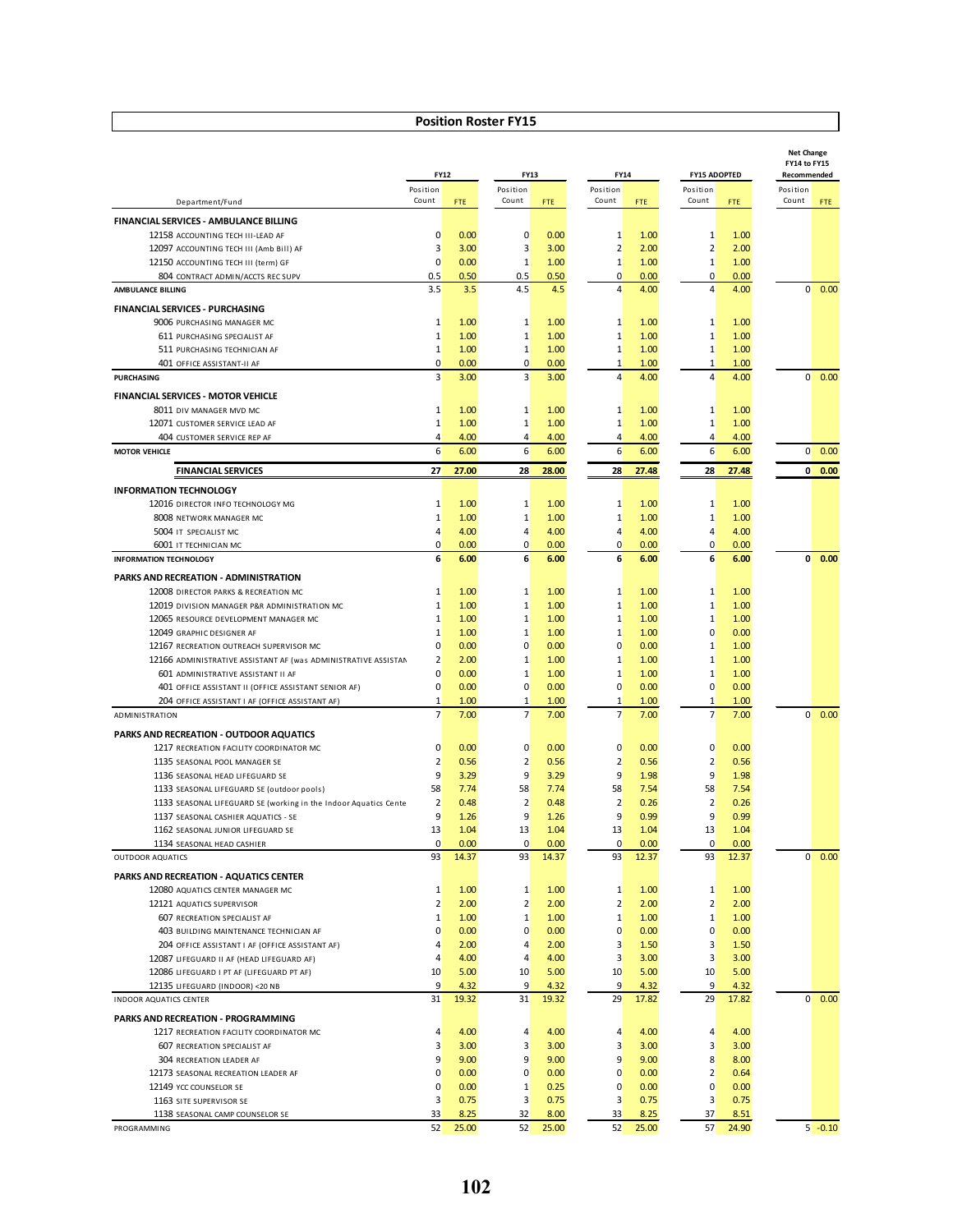|                                                                                        |                    |              |                         |              |                                |              |                                |                     | <b>Net Change</b><br>FY14 to FY15 |             |
|----------------------------------------------------------------------------------------|--------------------|--------------|-------------------------|--------------|--------------------------------|--------------|--------------------------------|---------------------|-----------------------------------|-------------|
|                                                                                        | <b>FY12</b>        |              | FY13                    |              | FY14                           |              |                                | <b>FY15 ADOPTED</b> |                                   | Recommended |
|                                                                                        | Position<br>Count  |              | Position<br>Count       |              | Position<br>Count              |              | Position<br>Count              |                     | Position<br>Count                 |             |
| Department/Fund                                                                        |                    | FTE          |                         | <b>FTE</b>   |                                | FTE          |                                | FTE                 |                                   | <b>FTE</b>  |
| <b>PARKS AND RECREATION - PARKS &amp; FACILITIES</b>                                   |                    |              |                         |              |                                |              |                                |                     |                                   |             |
| 12082 PARKS & FACILITIES SUPERINTENDENT MC                                             | 1                  | 1.00         | $\mathbf{1}$            | 1.00         | 1                              | 1.00         | $\mathbf{1}$                   | 1.00                |                                   |             |
| 7004 PARK MAINTENANCE SUPERVISOR MC<br>12050 PARKS & RECREATION PROJECT COORDINATOR AF | 4<br>1             | 4.00<br>1.00 | 4<br>$1\,$              | 4.00<br>1.00 | $\overline{4}$<br>$\mathbf{1}$ | 4.00<br>1.00 | $\overline{4}$<br>$\mathbf{1}$ | 4.00<br>1.00        |                                   |             |
| 405 PARK EQUIPMENT TECHNICIAN (INVENTORY CONTROL TECH) AF                              | 1                  | 1.00         | $1\,$                   | 1.00         | $\mathbf{1}$                   | 1.00         | $\mathbf{1}$                   | 1.00                |                                   |             |
| 12106 PARK MAINTENANCE WORKER II AF                                                    | 9                  | 9.00         | $\overline{9}$          | 9.00         | 9                              | 9.00         | 9                              | 9.00                |                                   |             |
| 205 PARK MAINTENANCE WORKER I AF                                                       | 7                  | 7.00         | $\overline{7}$          | 7.00         | 7                              | 7.00         | 8                              | 8.00                |                                   |             |
| 12136 SEASONAL PARK LABORER SE                                                         | $\overline{4}$     | 2.16         | $\overline{4}$          | 2.16         | $\overline{4}$                 | 2.16         | $\overline{3}$                 | 1.62                |                                   |             |
| PARKS & FACILITIES                                                                     | 27                 | 25.16        | 27                      | 25.16        | 27                             | 25.16        | 27                             | 25.62               | $\overline{0}$                    | 0.46        |
| <b>PARKS AND RECREATION - KRRB</b>                                                     |                    |              |                         |              |                                |              |                                |                     |                                   |             |
| 8002 COMMUNITY SERVICES COORDINATOR MC                                                 | 1                  | 1.00         | 1                       | 1.00         | 1                              | 1.00         | $\mathbf{1}$                   | 1.00                |                                   |             |
| 607 RECREATION SPECIALIST AF                                                           | 0                  | 0.00         | $\mathbf 0$             | 0.00         | $\overline{0}$                 | 0.00         | $\overline{0}$                 | 0.00                |                                   |             |
| 304 RECREATION LEADER AF                                                               | 0                  | 0.00         | $\mathbf{0}$            | 0.00         | $\overline{0}$                 | 0.00         | $\mathbf{0}$                   | 0.00                |                                   |             |
| <b>KRRB</b>                                                                            | $\mathbf{1}$       | 1.00         | 1                       | 1.00         | $\mathbf{1}$                   | 1.00         | $\mathbf{1}$                   | 1.00                | $\overline{0}$                    | 0.00        |
| PARKS AND RECREATION - SENIOR SERVICES                                                 |                    |              |                         |              |                                |              |                                |                     |                                   |             |
| 12020 DIV MGN SENIOR SERVICES MC                                                       | 1                  | 1.00         | 1                       | 1.00         | 1                              | 1.00         | $\mathbf{1}$                   | 1.00                |                                   |             |
| 12028 ASST DIV MGN SENIOR SERVICES MC                                                  | $\mathbf{1}$       | 1.00         | $\mathbf 1$             | 1.00         | $\mathbf{1}$                   | 1.00         | $\mathbf{1}$                   | 1.00                |                                   |             |
| 12166 ADMINISTRATIVE ASSISTANT AF (was ADMINISTRATIVE ASSISTAN                         | 0                  | 0.00         | $\mathbf{1}$            | 1.00         | $\mathbf{1}$                   | 1.00         | $\mathbf{1}$                   | 1.00                |                                   |             |
| 601 ADMINISTRATIVE ASSISTANT II AF                                                     | 1                  | 1.00         | 0                       | 0.00         | 0                              | 0.00         | $\overline{0}$                 | 0.00                |                                   |             |
| 607 RECREATION SPECIALIST AF                                                           | $\mathbf{1}$       | 1.00         | 1                       | 1.00         | $\mathbf{1}$                   | 1.00         | $\mathbf{1}$                   | 1.00                |                                   |             |
| 401/409<br>OFFICE ASSISTANT II AF (OFFICE ASSISTANT SENIOR AF)                         | $\overline{2}$     | 2.00         | $\overline{2}$          | 2.00         | $\overline{2}$                 | 2.00         | $\overline{2}$                 | 2.00                |                                   |             |
| 304 RECREATION LEADER AF                                                               | $1\,$              | 1.00         | $\mathbf{1}$            | 1.00         | $\mathbf{1}$                   | 1.00         | $\mathbf{1}$                   | 1.00                |                                   |             |
| 102 OFFICE AID AF                                                                      | 1                  | 0.50         | 1                       | 0.50         | $\mathbf{1}$                   | 0.50         | 1                              | 0.50                |                                   |             |
| <b>SENIOR SERVICES</b>                                                                 | 8                  | 7.50         | 8                       | 7.50         | 8                              | 7.50         | 8                              | 7.50                | $\overline{0}$                    | 0.00        |
| <b>PARKS AND RECREATION</b>                                                            | 219                | 99.35        | 219                     | 99.35        | 217                            | 95.85        | 222                            | 96.21               | 5                                 | 0.36        |
| <b>LIBRARY</b>                                                                         |                    |              |                         |              |                                |              |                                |                     |                                   |             |
| 12017 DIRECTOR LIBRARY & INFORMATION SERVICES                                          | 1                  | 1.00         | 1                       | 1.00         | 1                              | 1.00         | $\mathbf{1}$                   | 1.00                |                                   |             |
| 12037 ASSISTANT DIV MGR LIBRARY MC                                                     | 1                  | 1.00         | $\mathbf 0$             | 0.00         | $\mathbf 0$                    | 0.00         | $\overline{0}$                 | 0.00                |                                   |             |
| 8009 LIBRARIAN SUPERVISOR MC                                                           | 3                  | 3.00         | 4                       | 4.00         | 4                              | 4.00         | $\overline{4}$                 | 4.00                |                                   |             |
| 12104 LIBRARIAN II AF                                                                  | 8                  | 7.50         | 8                       | 7.50         | 8                              | 7.50         | 8                              | 7.50                |                                   |             |
| 702 LIBRARIAN I AF                                                                     | 6                  | 4.74         | 6                       | 4.74         | 5                              | 4.12         | $5\overline{)}$                | 4.12                |                                   |             |
| 12182 LIBRARY TECHNICIAN AF                                                            |                    |              |                         |              | $\mathbf 1$                    | 0.62         | $\mathbf{1}$                   | 0.62                |                                   |             |
| 7003 LIBRARY CIRC SUPERVISOR MC                                                        | 1                  | 1.00         | 1                       | 1.00         | $\mathbf{1}$                   | 1.00         | $\mathbf{1}$                   | 1.00                |                                   |             |
| 12066 LEARNING CENTER COORDINATOR AF                                                   | $\mathbf{1}$       | 0.50         | $\mathbf{1}$            | 0.50         | $\mathbf 0$                    | 0.00         | $\overline{0}$                 | 0.00                |                                   |             |
| 12166 ADMINISTRATIVE ASSISTANT AF (was ADMINISTRATIVE ASSISTAN                         | 1                  | 1.00         | $1\overline{ }$         | 1.00         | $1\,$                          | 1.00         | $\mathbf{1}$                   | 1.00                |                                   |             |
| 12075 LIBRARY ASSISTANT AF                                                             | 2                  | 2.00         | $\overline{2}$          | 2.00         | $\overline{2}$                 | 2.00         | $\overline{2}$                 | 2.00                |                                   |             |
| 401 OFFICE ASSISTANT II AF (OFFICE ASSISTANT SENIOR AF)                                | $1\,$              | 1.00         | $\mathbf{1}$            | 1.00         | $1\,$                          | 1.00         | $\mathbf{1}$                   | 1.00                |                                   |             |
| 404 CUSTOMER SERVICE REP AF<br>512 LIBRARY CLERK AF                                    | $\mathbf{1}$<br>11 | 1.00<br>8.50 | $\mathbf{1}$<br>11      | 1.00<br>8.50 | $1\,$<br>10                    | 1.00<br>8.00 | $\mathbf{1}$<br>10             | 1.00<br>8.00        |                                   |             |
| 101 LIBRARY PAGE-LEAD AF (LIBRARY PAGE AF)                                             | 1                  | 0.62         | $\mathbf{1}$            | 0.62         | $1\,$                          | 0.62         | $\mathbf{1}$                   | 0.62                |                                   |             |
| 12042 LIBRARY PAGE/OFFICE CLERK I (OFFICE AID SE)                                      | 9                  | 3.01         | 9                       | 3.01         | 9                              | 3.01         | 9                              | 3.01                |                                   |             |
| 12122 OFFICE CLERK II (TEMP,<20HRS)                                                    | 0                  | 0.00         | 0                       | 0.00         | 0                              | 0.00         | $\overline{0}$                 | 0.00                |                                   |             |
| 1042 YOUTH WORKER SE                                                                   | 0                  | 0.00         | 0                       | 0.00         | 0                              | 0.00         | $\overline{0}$                 | 0.00                |                                   |             |
| <b>LIBRARY</b>                                                                         | 47                 | 35.87        | 47                      | 35.87        | 45                             | 34.87        | 45                             | 34.87               | 0                                 | 0.00        |
| DEVELOPMENT SERVICES - ADMINISTRATION                                                  |                    |              |                         |              |                                |              |                                |                     |                                   |             |
| 12009 DIRECTOR DEV SERVICES MC                                                         | 1                  | 1.00         | $\mathbf{1}$            | 1.00         | 1                              | 1.00         | $\mathbf{1}$                   | 1.00                |                                   |             |
| 12172 DEPUTY DIRECTOR DEV SERVICES MC                                                  |                    |              |                         |              |                                |              | $\mathbf{1}$                   | 1.00                |                                   |             |
| 12058 GRANT ADMINISTRATOR AF                                                           | $\mathbf 0$        | 0.00         | $\overline{0}$          | 0.00         | $\overline{0}$                 | 0.00         | $\overline{0}$                 | 0.00                |                                   |             |
| 12166 ADMINISTRATIVE ASSISTANT AF (was ADMINISTRATIVE ASSISTAN                         | 1                  | 1.00         | $\mathbf{1}$            | 1.00         | $\mathbf{1}$                   | 1.00         | $\mathbf{1}$                   | 1.00                |                                   |             |
| 12102 PERMIT TECHNICIAN AF                                                             | $\overline{0}$     | 0.00         | $\mathbf{0}$            | 0.00         | $\overline{0}$                 | 0.00         | $\overline{0}$                 | 0.00                |                                   |             |
| 10007 STATEGIC/SPECIAL PROJECTS MC                                                     | $\overline{0}$     | 0.00         | $\mathbf{0}$            | 0.00         | $\overline{0}$                 | 0.00         | $\mathbf{0}$                   | 0.00                |                                   |             |
| ADMINISTRATION                                                                         | $\overline{2}$     | 2.00         | 2                       | 2.00         | $\overline{2}$                 | 2.00         | 3                              | 3.00                | $\mathbf{1}$                      | 1.00        |
| DEVELOPMENT SERVICES - ZONING                                                          |                    |              |                         |              |                                |              |                                |                     |                                   |             |
| 10004 DEPTY DIR DEV SVCS/DIV MGR ZON (DIV MANAGER ZONING OPEF                          | 1                  | 1.00         | 1                       | 1.00         | 1                              | 1.00         | $\overline{0}$                 | 0.00                |                                   |             |
| 610 ZONING SPECIALIST AF                                                               | 4                  | 4.00         | $\overline{\mathbf{3}}$ | 3.00         | $\overline{3}$                 | 3.00         | $\mathbf{0}$                   | 0.00                |                                   |             |
| 12102 PERMIT TECHNICIAN AF                                                             | 0                  | 0.00         | $\mathbf{0}$            | 0.00         | $\mathbf{0}$                   | 0.00         | $\mathbf{0}$                   | 0.00                |                                   |             |
| ZONING                                                                                 | 5                  | 5.00         | $\overline{4}$          | 4.00         | $\overline{4}$                 | 4.00         | $\overline{0}$                 | 0.00                |                                   | $-4 - 4.00$ |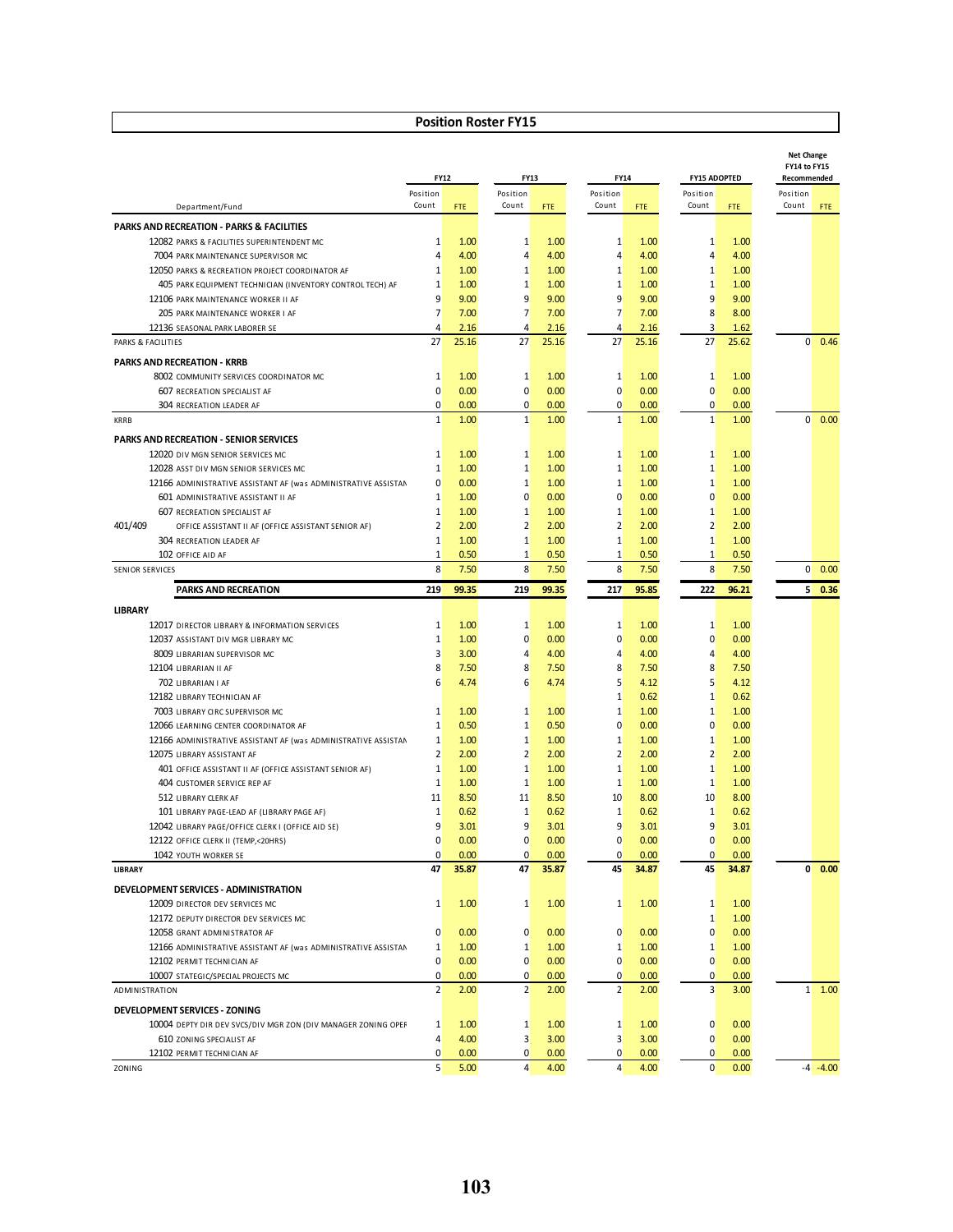|                                                                                      |                   | FY12       | FY13              |       |                         | FY14  |                   | <b>FY15 ADOPTED</b> | <b>Net Change</b><br>FY14 to FY15<br>Recommended |           |
|--------------------------------------------------------------------------------------|-------------------|------------|-------------------|-------|-------------------------|-------|-------------------|---------------------|--------------------------------------------------|-----------|
| Department/Fund                                                                      | Position<br>Count | <b>FTE</b> | Position<br>Count | FTE.  | Position<br>Count       | FTE.  | Position<br>Count | FTE                 | Position<br>Count                                | FTE       |
|                                                                                      |                   |            |                   |       |                         |       |                   |                     |                                                  |           |
| DEVELOPMENT SERVICES - BUILDING INSPECTION<br>12072 DIV MANAGER/BUILDING OFFICIAL MC | 0                 | 0.00       | 0                 | 0.00  | $\mathbf{1}$            | 1.00  | $\mathbf{1}$      | 1.00                |                                                  |           |
| 1001 ENGINEER AF                                                                     | $\overline{0}$    | 0.00       | $\mathbf{0}$      | 0.00  | $\overline{0}$          | 0.00  | $\overline{0}$    | 0.00                |                                                  |           |
| 1002 PROJECT MANAGER AF                                                              | 0                 | 0.00       | 0                 | 0.00  | $\overline{0}$          | 0.00  | $\mathbf{0}$      | 0.00                |                                                  |           |
| 8003 CONSTRUCTION INSPECTOR SUPERVISOR MC                                            | $\mathbf{1}$      | 1.00       | $\mathbf{1}$      | 1.00  | $\mathbf{1}$            | 1.00  | $\mathbf{1}$      | 1.00                |                                                  |           |
| 12078 BUILDING INSPECTOR AF                                                          | 3                 | 3.00       | $\overline{2}$    | 2.00  | $\overline{2}$          | 2.00  | $\overline{2}$    | 2.00                |                                                  |           |
| 12100 ELECTRICAL INSPECTOR AF                                                        | $\mathbf{1}$      | 1.00       | $\overline{2}$    | 2.00  | $\overline{2}$          | 2.00  | $\overline{2}$    | 2.00                |                                                  |           |
| 12140 ELECTRICAL INSPECTOR PART TIME <20 NB                                          | $\mathbf{1}$      | 0.49       | $1\,$             | 0.49  | $\mathbf{1}$            | 0.49  | $\mathbf{1}$      | 0.49                |                                                  |           |
| 12101 PLUMB/MECHANICAL INSPECTOR AF                                                  | $\overline{2}$    | 2.00       | $\overline{2}$    | 2.00  | $\overline{2}$          | 2.00  | $\overline{2}$    | 2.00                |                                                  |           |
| 12102 PERMIT TECHNICIAN AF                                                           | $\overline{4}$    | 4.00       | $\overline{4}$    | 4.00  | 3                       | 3.00  | $\overline{3}$    | 3.00                |                                                  |           |
| 1195 PLANS EXAMINER AF                                                               | 0                 | 0.00       | $\mathbf 0$       | 0.00  | $\overline{0}$          | 0.00  | $\Omega$          | 0.00                |                                                  |           |
| 12094 SR COMMERCIAL PLANS EXAMINER MC                                                | $\mathbf{1}$      | 1.00       | $\mathbf{1}$      | 1.00  | $\overline{0}$          | 0.00  | $\overline{0}$    | 0.00                |                                                  |           |
| <b>BUILDING INSPECTION</b>                                                           | 13                | 12.49      | 13                | 12.49 | 12                      | 11.49 | 12                | 11.49               | $\overline{0}$                                   | 0.00      |
| DEVELOPMENT SERVICES - PLANNING                                                      |                   |            |                   |       |                         |       |                   |                     |                                                  |           |
| 12018 DIV MANAGER PLANNING MC                                                        | 1                 | 1.00       | $\mathbf{1}$      | 1.00  | 1                       | 1.00  | $\overline{0}$    | 0.00                |                                                  |           |
| 12105 MUNICIPAL PLANNER III AF                                                       | $\overline{2}$    | 2.00       | $1\,$             | 1.00  | $\mathbf{1}$            | 1.00  | $\overline{0}$    | 0.00                |                                                  |           |
| 802 MUNICIPAL PLANNER II AF                                                          | 0                 | 0.00       | 0                 | 0.00  | $\overline{0}$          | 0.00  | $\overline{0}$    | 0.00                |                                                  |           |
| 12040 MUNICIPAL PLANNER I AF                                                         | $\mathbf{1}$      | 1.00       | $\overline{2}$    | 2.00  | $\overline{2}$          | 2.00  | $\mathbf{0}$      | 0.00                |                                                  |           |
| PLANNING                                                                             | $\overline{4}$    | 4.00       | $\overline{4}$    | 4.00  | $\overline{4}$          | 4.00  | $\Omega$          | 0.00                | $-4$                                             | $-4.00$   |
| <b>DEVELOPMENT SERVICES - ENGINEERING</b>                                            |                   |            |                   |       |                         |       |                   |                     |                                                  |           |
| 12159 DIV MGR ENGINEERING MC                                                         | $\mathbf{1}$      | 1.00       | $\mathbf{1}$      | 1.00  | $\mathbf{1}$            | 1.00  | $\mathbf{1}$      | 1.00                |                                                  |           |
| 1001 ENGINEER I AF                                                                   | $\mathbf{1}$      | 1.00       | $1\,$             | 1.00  | $\mathbf{1}$            | 1.00  | $\mathbf{1}$      | 1.00                |                                                  |           |
| 1002 PROJECT MANAGER AF                                                              | $\mathbf{1}$      | 1.00       | $\mathbf{1}$      | 1.00  | $1\overline{ }$         | 1.00  | $\mathbf{1}$      | 1.00                |                                                  |           |
| 12083 PROJECT MANAGER/NPDES BU                                                       | $\mathbf{1}$      | 1.00       | $\mathbf{1}$      | 1.00  | $\mathbf{1}$            | 1.00  | $\mathbf{1}$      | 1.00                |                                                  |           |
| 602 PROJECT INSPECTOR AF                                                             | $\overline{3}$    | 3.00       | 3                 | 3.00  | $\overline{\mathbf{3}}$ | 3.00  | 3                 | 3.00                |                                                  |           |
| <b>CITY DEVELOPMENT</b>                                                              | $\overline{7}$    | 7.00       | $\overline{7}$    | 7.00  | 7                       | 7.00  | $\overline{7}$    | 7.00                | 0                                                | 0.00      |
| DEVELOPMENT SERVICES - PLANNING & ZONING                                             |                   |            |                   |       |                         |       |                   |                     |                                                  |           |
| 12169 DIVISION MANAGER, PLANNING & ZONING                                            | 0                 | 0.00       | 0                 | 0.00  | $\overline{0}$          | 0.00  | $\mathbf{1}$      | 1.00                |                                                  |           |
| 12105 MUNICIPAL PLANNER-III AF                                                       | 0                 | 0.00       | 0                 | 0.00  | $\overline{0}$          | 0.00  | $\mathbf{1}$      | 1.00                |                                                  |           |
| 12040 MUNICIPAL PLANNER-I AF                                                         | 0                 | 0.00       | 0                 | 0.00  | $\overline{0}$          | 0.00  | $\overline{2}$    | 2.00                |                                                  |           |
| 610 ZONING SPECIALIST AF                                                             | 0                 | 0.00       | 0                 | 0.00  | $\overline{0}$          | 0.00  | 3                 | 3.00                |                                                  |           |
| PLANNING & ZONING                                                                    | $\Omega$          | 0.00       | $\mathbf 0$       | 0.00  | $\Omega$                | 0.00  | $\overline{7}$    | 7.00                | $\overline{7}$                                   | 7.00      |
| <b>DEVELOPMENT SERVICES</b>                                                          | 31                | 30.49      | 30                | 29.49 | 29                      | 28.49 | 29                | 28.49               | $\mathbf{0}$                                     | 0.00      |
| PUBLIC WORKS - ADMINISTRATION                                                        |                   |            |                   |       |                         |       |                   |                     |                                                  |           |
| 12183 LAND COORDINATOR                                                               | 0                 | 0.00       | $\overline{0}$    | 0.00  | $\overline{0}$          | 0.00  | $\mathbf{1}$      | 1.00                |                                                  |           |
| 12011 DIRECTOR PUBLIC WORKS MC                                                       | 1                 | 1.00       | 1                 | 1.00  | $\mathbf{1}$            | 1.00  | 1                 | 1.00                |                                                  |           |
| <b>ADMINISTRATION</b>                                                                | $\mathbf{1}$      | 1.00       | $\mathbf{1}$      | 1.00  | $\mathbf{1}$            | 1.00  | $\overline{2}$    | 2.00                | $1\overline{ }$                                  | 1.00      |
| PUBLIC WORKS - FLEET AND BUILDING/MAINTENANCE                                        |                   |            |                   |       |                         |       |                   |                     |                                                  |           |
| 8010 BUILDING MAINTENANCE SUPERVISOR MC                                              | 1                 | 1.00       | 1                 | 1.00  | $\mathbf{1}$            | 1.00  | 1                 | 1.00                |                                                  |           |
| 603 FLECTRICIAN II AF                                                                | $\mathbf 1$       | 1.00       | $\overline{2}$    | 2.00  | $\mathbf{1}$            | 1.00  | $\mathbf{1}$      | 1.00                |                                                  |           |
| 503 CARPENTER AF                                                                     | $\mathbf{1}$      | 1.00       | $\mathbf{1}$      | 1.00  | $\mathbf{1}$            | 1.00  | $\mathbf{1}$      | 1.00                |                                                  |           |
| 403 BUILDING MAINTENANCE TECHNICIAN AF                                               | $\overline{3}$    | 3.00       | $\overline{2}$    | 2.00  | $\overline{3}$          | 3.00  | 3                 | 3.00                |                                                  |           |
| FLEET AND BUILDING/MAINTENANCE                                                       | 6                 | 6.00       | 6                 | 6.00  | 6                       | 6.00  | 6                 | 6.00                |                                                  | $0\ 0.00$ |
| PUBLIC WORKS - FLEET AND BUILDINGS/CUSTODIAL                                         |                   |            |                   |       |                         |       |                   |                     |                                                  |           |
| 12059 CUSTODIAN SERVICES SUPERVISOR MC                                               | $\mathbf{1}$      | 1.00       | $\mathbf{1}$      | 1.00  | $1\overline{ }$         | 1.00  | $\mathbf{1}$      | 1.00                |                                                  |           |
| 202 CUSTODIAN I AF (CUSTODIAN AF)                                                    | $6 \overline{}$   | 6.00       | 6                 | 6.00  | 7                       | 7.00  | 7                 | 7.00                |                                                  |           |
| 406 CUSTODIAN II AF (CUSTODIAN LEAD AF)                                              | $\overline{0}$    | 0.00       | $\overline{0}$    | 0.00  | $\overline{0}$          | 0.00  | $\mathbf{0}$      | 0.00                |                                                  |           |
| FLEET AND BUILDINGS/CUSTODIAL                                                        | $\overline{7}$    | 7.00       | $\overline{7}$    | 7.00  | 8                       | 8.00  | 8                 | 8.00                | $\overline{0}$                                   | 0.00      |
| PUBLIC WORKS - FLEET AND BUILDINGS/FLEET                                             |                   |            |                   |       |                         |       |                   |                     |                                                  |           |
| 9007 DIV MANAGER BUILDINGS & FLEET MC                                                | $\mathbf{1}$      | 1.00       | $\mathbf{1}$      | 1.00  | $1\overline{ }$         | 1.00  | $\mathbf{1}$      | 1.00                |                                                  |           |
| 8006 FLEET MANAGER SUPERVISOR MC                                                     | $1\overline{ }$   | 1.00       | $\mathbf{1}$      | 1.00  | $1\overline{ }$         | 1.00  | $\mathbf{1}$      | 1.00                |                                                  |           |
| 506 VEHICLE AND EQUIPMENT MECHANIC II AF                                             | $\overline{3}$    | 3.00       | 3                 | 3.00  | $\overline{\mathbf{3}}$ | 3.00  | $\overline{3}$    | 3.00                |                                                  |           |
| 12166 ADMINISTRATIVE ASSISTANT AF (12099-FLEET MTC SVCS REP AF)                      | $1\overline{ }$   | 1.00       | $\mathbf{1}$      | 1.00  | $\mathbf{1}$            | 1.00  | $\mathbf{1}$      | 1.00                |                                                  |           |
| FLEET AND BUILDINGS/FLEET                                                            | $6 \overline{}$   | 6.00       | 6                 | 6.00  | 6                       | 6.00  | 6                 | 6.00                |                                                  | $0\ 0.00$ |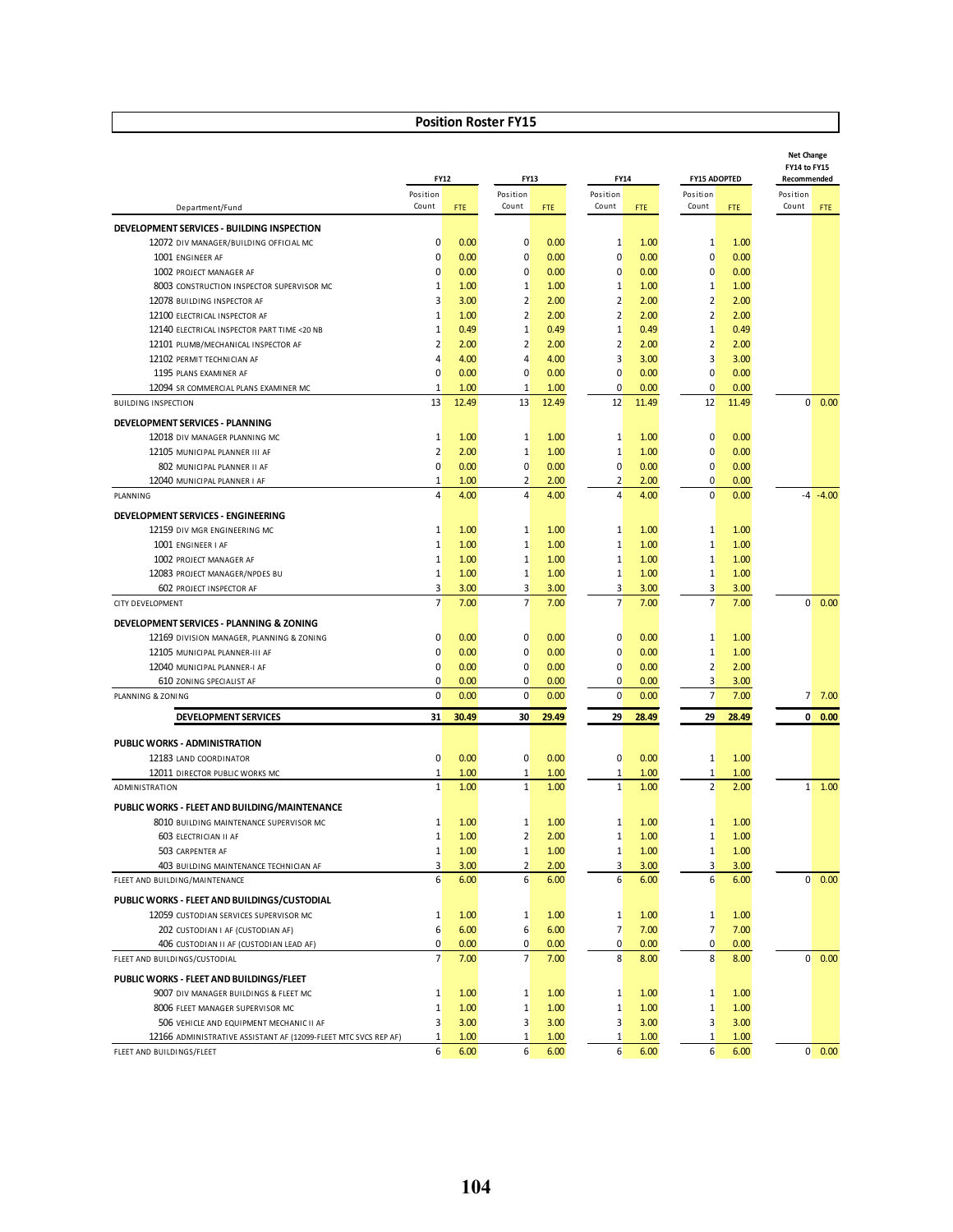|                                                                                        |                                           | <b>FY12</b>  | FY13                             |              |                               | FY14         |                                | <b>FY15 ADOPTED</b> |                | <b>Net Change</b><br>FY14 to FY15<br>Recommended |
|----------------------------------------------------------------------------------------|-------------------------------------------|--------------|----------------------------------|--------------|-------------------------------|--------------|--------------------------------|---------------------|----------------|--------------------------------------------------|
|                                                                                        | Position                                  |              | Position                         |              | Position                      |              | Position                       |                     | Position       |                                                  |
| Department/Fund                                                                        | Count                                     | FTE.         | Count                            | FTE          | Count                         | FTE          | Count                          | FTE                 | Count          | <b>FTE</b>                                       |
| PUBLIC WORKS - STREETS AND ROW                                                         |                                           |              |                                  |              |                               |              |                                |                     |                |                                                  |
| 12021 DIV MANAGER STREETS & ROW MC                                                     | 1                                         | 1.00         | 1                                | 1.00         | 1                             | 1.00         | 1                              | 1.00                |                |                                                  |
| 12092 STREETS & ROW SUPERINTENDENT MC                                                  | $1\,$                                     | 1.00         | $\mathbf 0$                      | 0.00         | $\mathbf{1}$                  | 1.00         | $\mathbf{1}$                   | 1.00                |                |                                                  |
| 8012 STREETS & ROW SUPERVISOR MC                                                       | $\overline{3}$                            | 3.00         | 3                                | 3.00         | $\overline{2}$                | 2.00         | $\overline{2}$                 | 2.00                |                |                                                  |
| 714 SROW FOREMAN II AF                                                                 | $1\overline{ }$                           | 1.00         | $1\,$                            | 1.00         | $\mathbf 1$                   | 1.00         | $\mathbf{1}$                   | 1.00                |                |                                                  |
| 604 VEHICLE AND EQUIPMENT MECHANIC II AF                                               | 2                                         | 2.00         | $\overline{2}$                   | 2.00         | $\overline{2}$                | 2.00         | $\overline{2}$                 | 2.00                |                |                                                  |
| 12166 ADMINISTRATIVE ASSISTANT AF (was ADMINISTRATIVE ASSISTAN                         | $\mathbf{1}$                              | 1.00         | 1                                | 1.00         | 1                             | 1.00         | 1                              | 1.00                |                |                                                  |
| 605 HEAVY EQUIPMENT OPERATOR AF                                                        | 8                                         | 8.00         | 8                                | 8.00         | 8                             | 8.00         | 8<br>$\overline{3}$            | 8.00                |                |                                                  |
| 504 SROW FOREMAN I AF<br>405 INVENTORY CONTROL TECHNICIAN AF                           | $\overline{3}$<br>$\overline{0}$          | 3.00<br>0.00 | 3<br>$\mathbf 0$                 | 3.00<br>0.00 | 3<br>$\mathbf 0$              | 3.00<br>0.00 | $\overline{0}$                 | 3.00<br>0.00        |                |                                                  |
| <b>307 TRUCK DRIVER</b>                                                                | 8                                         | 8.00         | 8                                | 8.00         | 8                             | 8.00         | 8                              | 8.00                |                |                                                  |
| 401 OFFICE ASSISTANT-II                                                                | $\overline{0}$                            | 0.00         | $1\,$                            | 1.00         | $\mathbf{1}$                  | 1.00         | $\mathbf{1}$                   | 1.00                |                |                                                  |
| 303 STREETS & ROW WORKER AF                                                            | 20                                        | 20.00        | 19                               | 19.00        | 19                            | 19.00        | 19                             | 19.00               |                |                                                  |
| 12181 SEASONAL SROW WORKER SE                                                          |                                           |              |                                  |              |                               |              | 5                              | 2.30                |                |                                                  |
| STREETS AND ROW                                                                        | 48                                        | 48.00        | 47                               | 47.00        | 47                            | 47.00        | 52                             | 49.30               | 5              | 2.30                                             |
| <b>PUBLIC WORKS - ENGINEERING</b>                                                      |                                           |              |                                  |              |                               |              |                                |                     |                |                                                  |
| 12001 CITY ENGINEER MC                                                                 | 1                                         | 1.00         | 1                                | 1.00         | 1                             | 1.00         | 1                              | 1.00                |                |                                                  |
| 12039 ENGINEERING SECTION MANAGER                                                      | $\overline{3}$                            | 3.00         | 3                                | 3.00         | 3                             | 3.00         | $\overline{2}$                 | 2.00                |                |                                                  |
| 12168 RECORDS & GIS SECTION MANAGER                                                    | $\overline{0}$                            | 0.00         | $\mathbf 0$                      | 0.00         | $\mathbf 0$                   | 0.00         | $\mathbf{1}$                   | 1.00                |                |                                                  |
| 1001 ENGINEER I AF                                                                     | $\overline{3}$                            | 3.00         | 3                                | 3.00         | 3                             | 3.00         | $\overline{2}$                 | 2.00                |                |                                                  |
| 12170 TRAFFIC ENGINEER I AF                                                            | $\overline{0}$                            | 0.00         | $\mathbf 0$                      | 0.00         | $\mathbf 0$                   | 0.00         | $\mathbf{1}$                   | 1.00                |                |                                                  |
| 1002 PROJECT MANAGER AF                                                                | $\mathbf{1}$                              | 1.00         | 1                                | 1.00         | 1                             | 1.00         | $\mathbf{1}$                   | 1.00                |                |                                                  |
| 12083 PROJECT MANAGER/NPDES BU                                                         | $\overline{0}$                            | 0.00         | 0                                | 0.00         | $\mathbf 0$                   | 0.00         | $\Omega$                       | 0.00                |                |                                                  |
| 12165 GIS ADMINISTRATOR AF                                                             | $\overline{0}$                            | 0.00         | 0                                | 0.00         | 0.5                           | 0.50         | 0.5                            | 0.50                |                |                                                  |
| 701 GIS SPECIALIST AF was Engineering Associate)                                       | $\overline{0}$                            | 0.00         | $\mathbf 0$                      | 0.00         | $\mathbf{1}$                  | 1.00         | $\mathbf{1}$                   | 1.00                |                |                                                  |
| 12040 MUNICIPAL PLANNER I AF                                                           | 1                                         | 1.00         | 1                                | 1.00         | $\mathbf 0$                   | 0.00         | $\overline{0}$                 | 0.00                |                |                                                  |
| <b>602 PROJECT INSPECTOR AF</b>                                                        | $\overline{0}$                            | 0.00         | $\mathbf 0$                      | 0.00         | $\mathbf 0$                   | 0.00         | $\overline{0}$                 | 0.00                |                |                                                  |
| 603 ELECTRICIAN II AF                                                                  | $\mathbf{1}$                              | 1.00         | $1\,$                            | 1.00         | $\overline{2}$                | 2.00         | $\overline{2}$                 | 2.00                |                |                                                  |
| 505 ENGINEERING TECHNICIAN I AF                                                        | 2                                         | 2.00         | 2                                | 2.00         | $\overline{2}$                | 2.00         | $\overline{2}$                 | 2.00                |                |                                                  |
| 12166 ADMINISTRATIVE ASSISTANT AF (was ADMINISTRATIVE ASSISTAN                         | $\mathbf{1}$                              | 1.00         | 1                                | 1.00         | $\mathbf{1}$                  | 1.00         | $\mathbf{1}$                   | 1.00                |                |                                                  |
| 403 BUILDING MAINTENANCE TECHNICIAN AF                                                 | $\mathbf{1}$<br>$\mathbf{1}$              | 1.00<br>1.00 | 1<br>$\overline{2}$              | 1.00<br>2.00 | $\mathbf 0$<br>$\overline{2}$ | 0.00<br>2.00 | $\mathbf{0}$<br>$\overline{2}$ | 0.00<br>2.00        |                |                                                  |
| 303 STREETS & ROW WORKER AF<br>401 OFFICE ASSISTANT II AF (OFFICE ASSISTANT SENIOR AF) | $\mathbf{1}$                              | 1.00         | $1\,$                            | 1.00         | $\mathbf{1}$                  | 1.00         | $\mathbf{1}$                   | 1.00                |                |                                                  |
| 1185 INTERN SE                                                                         | $\overline{0}$                            | 0.00         | 0                                | 0.00         | $\mathbf 0$                   | 0.00         | $\mathbf{0}$                   | 0.00                |                |                                                  |
| ENGINEERING                                                                            | 16                                        | 16.00        | 17                               | 17.00        | 17.5                          | 17.50        | 17.5                           | 17.50               | $\overline{0}$ | 0.00                                             |
| PUBLIC WORKS - REAL PROPERTY                                                           |                                           |              |                                  |              |                               |              |                                |                     |                |                                                  |
| 12063 REAL PROPERTY MANAGER (formerly Community Dev. Mgr)                              | $\mathbf{1}$                              | 1.00         | 1                                | 1.00         | 1                             | 1.00         | $\mathbf{0}$                   | 0.00                |                |                                                  |
| 12048 REAL PROPERTY SPECIALIST AF                                                      | $\overline{0}$                            | 0.00         | $\mathbf 0$                      | 0.00         | 0                             | 0.00         | $\mathbf{0}$                   | 0.00                |                |                                                  |
| 12128 REAL PROPERTY TECHNICIAN AF                                                      | 1                                         | 1.00         | 0                                | 0.00         | $\mathbf 0$                   | 0.00         | $\mathbf{0}$                   | 0.00                |                |                                                  |
| <b>REAL PROPERTY</b>                                                                   | $\overline{2}$                            | 2.00         | $\mathbf 1$                      | 1.00         | $1\overline{ }$               | 1.00         | $\mathbf{0}$                   | 0.00                |                | $-1 - 1.00$                                      |
|                                                                                        |                                           |              |                                  |              |                               |              |                                |                     |                |                                                  |
| <b>PUBLIC WORKS</b>                                                                    | 86                                        | 86.00        | 85                               | 85.00        | 86.5                          | 86.50        | 90.5                           | 87.80               | 4              | 1.30                                             |
| POLICE DEPARTMENT - ADMINISTRATION                                                     |                                           |              |                                  |              |                               |              |                                |                     |                |                                                  |
| 8001 ADMINISTRATIVE SERVICES MANAGER MC                                                | 1                                         | 1.00         | 1                                | 1.00         | 1                             | 1.00         | 1                              | 1.00                |                |                                                  |
| 502 ADMINISTRATIVE ASSISTANT-I AF                                                      | $\overline{0}$                            | 0.00         | $\mathbf 0$                      | 0.00         | $\mathbf 0$                   | 0.00         | $\mathbf{0}$                   | 0.00                |                |                                                  |
| 12166 ADMINISTRATIVE ASSISTANT AF (was ADMINISTRATIVE ASSISTAN                         | $\mathbf{1}$                              | 1.00         | 1                                | 1.00         | 1                             | 1.00         | $\mathbf{1}$                   | 1.00                |                |                                                  |
| 411 RECORDS TECHNICIAN-POL DEPT AF                                                     | $\overline{\mathbf{3}}$<br>$\overline{0}$ | 3.00<br>0.00 | $\overline{3}$<br>$\overline{0}$ | 3.00<br>0.00 | 4<br>$\overline{0}$           | 4.00<br>0.00 | $\overline{4}$<br>$\mathbf{0}$ | 4.00<br>0.00        |                |                                                  |
| 404 CUSTOMER SERVICE REP AF<br>401 OFFICE ASSISTANT II AF                              | 2                                         | 2.00         | $\overline{2}$                   | 2.00         | $\overline{2}$                | 2.00         | 2                              | 2.00                |                |                                                  |
| 204 OFFICE ASSISTANT I AF                                                              | $\overline{0}$                            | 0.00         | $\overline{0}$                   | 0.00         | $\mathbf{0}$                  | 0.00         | $\mathbf{0}$                   | 0.00                |                |                                                  |
| 1121 CROSSING GUARDS SE                                                                | 20                                        | 5.00         | 20 <sub>2</sub>                  | 5.00         | 20 <sub>2</sub>               | 5.00         | $\mathbf{0}$                   | 0.00                |                |                                                  |
| 12184 CRIME ANALYST                                                                    | $\overline{0}$                            | 0.00         | $\overline{0}$                   | 0.00         | $\mathbf{0}$                  | 0.00         | 1                              | 1.00                |                |                                                  |
| ADMINISTRATION                                                                         | 27                                        | 12.00        | 27                               | 12.00        | 28                            | 13.00        | 9                              | 9.00                |                | $-19 - 4.00$                                     |
| POLICE DEPARTMENT - COMMUNICATIONS                                                     |                                           |              |                                  |              |                               |              |                                |                     |                |                                                  |
| 1222 COMMUNICATIONS MANAGER (DISPATCH MANAGER MC)                                      | $\mathbf{1}$                              | 1.00         | $\mathbf{1}$                     | 1.00         | $\mathbf{1}$                  | 1.00         | $\mathbf{1}$                   | 1.00                |                |                                                  |
| 1075 COMMUNICATIONS ASSISTANT MANAGER MC                                               | $\mathbf{1}$                              | 1.00         | $\mathbf{1}$                     | 1.00         | $1\overline{ }$               | 1.00         | $\mathbf{1}$                   | 1.00                |                |                                                  |
| 12180 REG 911 COMM COORDINATOR                                                         |                                           |              |                                  |              |                               |              | $\mathbf{1}$                   | 1.00                |                |                                                  |
| 1076 DISPATCH SHIFT SUPERVISOR                                                         | 6                                         | 6.00         | 6                                | 6.00         | 6                             | 6.00         | 6                              | 6.00                |                |                                                  |
| 12061 NCIC SUPERVISOR                                                                  | $\mathbf{1}$                              | 1.00         | $\mathbf{1}$                     | 1.00         | $1\overline{ }$               | 1.00         | $1\overline{ }$                | 1.00                |                |                                                  |
| 1101 TRAINING COORDINATOR/SUPV DISPATCH                                                | $\mathbf{1}$                              | 1.00         | $\mathbf{1}$                     | 1.00         | $\mathbf{1}$                  | 1.00         | $\mathbf{1}$                   | 1.00                |                |                                                  |
| 1077 DISPATCHER                                                                        | 35                                        | 35.00        | 35                               | 35.00        | 35                            | 35.00        | 35                             | 35.00               |                |                                                  |
| 1191 CALL TAKER                                                                        | 6                                         | 6.00         | 6                                | 6.00         | 6                             | 6.00         | 6                              | 6.00                |                |                                                  |
| COMMUNICATIONS                                                                         | 51                                        | 51.00        | 51                               | 51.00        | 51                            | 51.00        | 52                             | 52.00               |                | $1 \quad 1.00$                                   |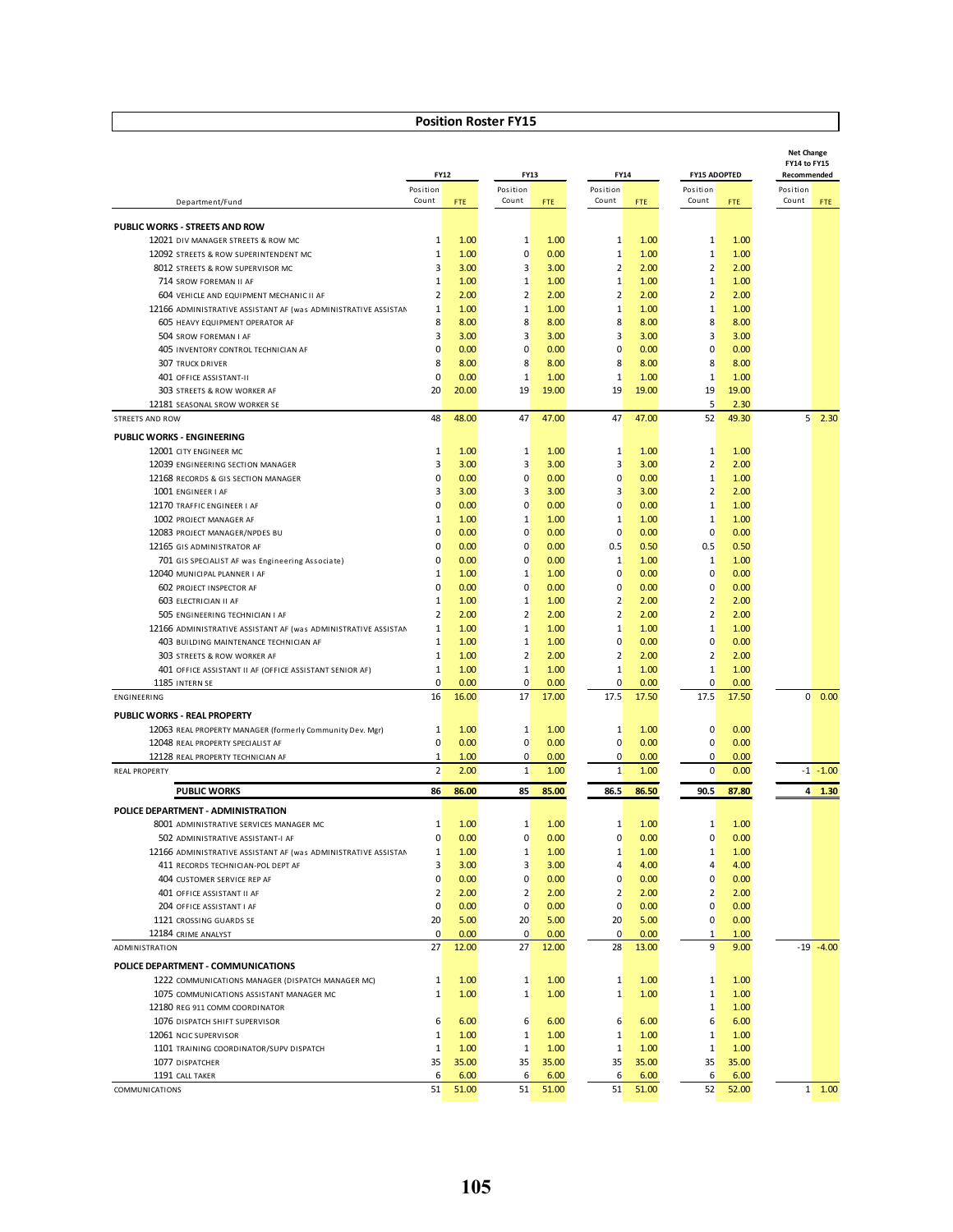|                                                                                                 |                   |               |                   |               |                   |               |                         |               | <b>Net Change</b><br>FY14 to FY15 |                |
|-------------------------------------------------------------------------------------------------|-------------------|---------------|-------------------|---------------|-------------------|---------------|-------------------------|---------------|-----------------------------------|----------------|
|                                                                                                 |                   | <b>FY12</b>   | <b>FY13</b>       |               | <b>FY14</b>       |               | <b>FY15 ADOPTED</b>     |               | Recommended                       |                |
| Department/Fund                                                                                 | Position<br>Count | <b>FTE</b>    | Position<br>Count | <b>FTE</b>    | Position<br>Count | FTE           | Position<br>Count       | FTE.          | Position<br>Count                 | <b>FTE</b>     |
| POLICE DEPARTMENT - ANIMAL CONTROL                                                              |                   |               |                   |               |                   |               |                         |               |                                   |                |
| 5007 FACILITY MANAGER MC                                                                        | 1                 | 1.00          | 1                 | 1.00          | 1                 | 1.00          | $\mathbf{1}$            | 1.00          |                                   |                |
| 7001 ANIMAL CONTROL SUPERVISOR MC                                                               | $\mathbf{1}$      | 1.00          | $\mathbf 1$       | 1.00          | 1                 | 1.00          | 2                       | 2.00          |                                   |                |
| 402 ANIMAL CONTROL OFFICER I AF (ANIMAL CONTROL OFFICER AF)                                     | 7                 | 7.00          | 7                 | 7.00          | 7                 | 7.00          | 6                       | 6.00          |                                   |                |
| 507 ANIMAL CONTROL OFFICER II AF (ANIMAL CONTROL LEAD AF)                                       | 0                 | 0.00          | $\mathbf 0$       | 0.00          | $\overline{0}$    | 0.00          | $\Omega$                | 0.00          |                                   |                |
| 204 OFFICE ASSISTANT I AF (OFFICE ASSISTANT AF)                                                 | $\overline{2}$    | 2.00          | 2                 | 2.00          | $\overline{2}$    | 2.00          | $\overline{2}$          | 2.00          |                                   |                |
| 203 KENNEL WORKER AF                                                                            | 4                 | 4.00          | 5                 | 5.00          | 5                 | 5.00          | $5\overline{}$          | 5.00          |                                   |                |
| ANIMAL CONTROL                                                                                  | 15                | 15.00         | 16                | 16.00         | 16                | 16.00         | 16                      | 16.00         | $\overline{0}$                    | 0.00           |
| POLICE DEPARTMENT - CODE ENFORCEMENT                                                            |                   |               |                   |               |                   |               |                         |               |                                   |                |
| 805 CODE ENFORCEMENT SUPERVISOR MC                                                              | 1                 | 1.00          | 1                 | 1.00          | 1                 | 1.00          | 1                       | 1.00          |                                   |                |
| 606 CODE ENFORCEMENT OFFICER II AF (CODE ENFORCEMENT LEAD AF                                    | $\mathbf{1}$      | 1.00          | $\mathbf 1$       | 1.00          | 1                 | 1.00          | $\mathbf{1}$            | 1.00          |                                   |                |
| 509 CODE ENFORCEMENT OFFICER I AF (CODE ENFORCEMENT OFFICER                                     | 5                 | 5.00          | 5                 | 5.00          | $5\overline{)}$   | 5.00          | 5                       | 5.00          |                                   |                |
| <b>CODE ENFORCEMENT</b>                                                                         | $\overline{7}$    | 7.00          | $\overline{7}$    | 7.00          | $\overline{7}$    | 7.00          | 7                       | 7.00          | $\overline{0}$                    | 0.00           |
| POLICE DEPARTMENT - LAW ENFORCEMENT                                                             |                   |               |                   |               |                   |               |                         |               |                                   |                |
| 1081 DIRECTOR POLICE DEAPRTMENT                                                                 | 1                 | 1.00          | 1                 | 1.00          | 1                 | 1.00          | $\mathbf{1}$            | 1.00          |                                   |                |
| 1090 POLICE DEPUTY DIR MC                                                                       | $\overline{2}$    | 2.00          | 2                 | 2.00          | $\overline{2}$    | 2.00          | 2                       | 2.00          |                                   |                |
| 1083 CAPTAIN                                                                                    | $\overline{2}$    | 2.00          | $\overline{2}$    | 2.00          | $\overline{2}$    | 2.00          | $\overline{2}$          | 2.00          |                                   |                |
| 1084 LIEUTENANT MC                                                                              | 6                 | 6.00          | 6                 | 6.00          | 6                 | 6.00          | 6                       | 6.00          |                                   |                |
| 1211 PUBLIC INFORMATION OFFICER                                                                 | $\mathbf{1}$      | 1.00          | $\mathbf{1}$      | 1.00          | 1                 | 1.00          | $\mathbf{1}$            | 1.00          |                                   |                |
| 1085 SERGEANT PE                                                                                | 16                | 16.00         | 16                | 16.00         | 16                | 16.00         | 16                      | 16.00         |                                   |                |
| 1087 CORPORAL PF                                                                                | 8                 | 8.00          | 8                 | 8.00          | 8                 | 8.00          | 8                       | 8.00          |                                   |                |
| 1089 DETECTIVE PF                                                                               | 9                 | 9.00          | 9                 | 9.00          | 9                 | 9.00          | 10 <sup>°</sup>         | 10.00         |                                   |                |
| 1102 POLICE OFFICER PF                                                                          | 81                | 81.00         | 82                | 82.00         | 84                | 84.00         | 83                      | 83.00         |                                   |                |
| 1103 POLICE OFFICER PF (COPS GRANT)                                                             |                   |               |                   |               |                   |               | $\overline{\mathbf{3}}$ | 3.00          |                                   |                |
| 1088 EVIDENCE TECHNICIAN PF                                                                     | $\overline{2}$    | 2.00          | $\overline{2}$    | 2.00          | 2                 | 2.00          | $\overline{2}$          | 2.00          |                                   |                |
| LAW ENFORCEMENT                                                                                 | 128.00            | 128.00        | 129.00            | 129.00        | 131.00            | 131.00        | 134.00                  | 134.00        | $\overline{3}$                    | 3.00           |
| POLICE DEPARTMENT - RECRUITING & TRAINING                                                       |                   |               |                   |               |                   |               |                         |               |                                   |                |
| 1085 SERGEANT PE                                                                                | 1                 | 1.00          | 1                 | 1.00          | 1                 | 1.00          | $\mathbf{1}$            | 1.00          |                                   |                |
| 1102 POLICE OFFICER PF                                                                          | $\mathbf{1}$      | 1.00          | $\mathbf 1$       | 1.00          | $1\overline{ }$   | 1.00          | $\mathbf{1}$            | 1.00          |                                   |                |
| 1211 PUBLIC INFORMATION OFFICER                                                                 | 0                 | 0.00          | 0                 | 0.00          | $\overline{0}$    | 0.00          | $\overline{0}$          | 0.00          |                                   |                |
| <b>RECRUITING &amp; TRAINING</b>                                                                | $\overline{2}$    | 2.00          | $\overline{2}$    | 2.00          | $\overline{2}$    | 2.00          | $\overline{2}$          | 2.00          | $\mathbf{0}$                      | 0.00           |
| <b>POLICE DEPARTMENT</b>                                                                        | 230               | 215.00        |                   | 232 217.00    |                   | 235 220.00    | 220                     | 220.00        | $-15$                             | 0.00           |
| <b>FIRE AND RESCUE</b>                                                                          |                   |               |                   |               |                   |               |                         |               |                                   |                |
| 12081 DIRECTOR FIRE & RESCUE MC                                                                 | 1                 | 1.00          | 1                 | 1.00          | 1                 | 1.00          | $\mathbf{1}$            | 1.00          |                                   |                |
| 1233 DEPUTY FIRE CHIEF FE                                                                       | 1                 | 1.00          | 1                 | 1.00          | $1\overline{ }$   | 1.00          | $\mathbf{1}$            | 1.00          |                                   |                |
| 1150 BATTALION COMMANDER FD                                                                     | 4                 | 4.00          | 4                 | 4.00          | 3                 | 3.00          | $\overline{3}$          | 3.00          |                                   |                |
| 1151 BATTALION COMMANDER-TRAINING FD                                                            | 0                 | 0.00          | 0                 | 0.00          | $1\overline{ }$   | 1.00          | $\mathbf{1}$            | 1.00          |                                   |                |
| 1203 BATTALION COMMANDER-EMS FD                                                                 | $\mathbf{1}$      | 1.00          | $\mathbf{1}$      | 1.00          | 1                 | 1.00          | $\mathbf{1}$            | 1.00          |                                   |                |
| 1214 FIRE MARSHALL FF                                                                           | $\mathbf 1$       | 1.00          | $1\,$             | 1.00          | $1\overline{ }$   | 1.00          | $\mathbf{1}$            | 1.00          |                                   |                |
| 1193 DISTRICT COMMANDER (Captain) FF                                                            | 20                | 20.00         | 22                | 22.00         | 23                | 23.00         | 23                      | 23.00         |                                   |                |
| 1097 FIREFIGHTER PARAMEDIC FF                                                                   | 24                | 24.00         | 21                | 21.00         | 23                | 23.00         | 24                      | 24.00         |                                   |                |
| 1099 FIRE INSPECTOR FF                                                                          | 3                 | 3.00          | 3                 | 3.00          | 3                 | 3.00          | $\overline{\mathbf{3}}$ | 3.00          |                                   |                |
| 1235 FIRE ENGINEER FF                                                                           | 9                 | 9.00          | 8                 | 8.00          | 9                 | 9.00          | 9                       | 9.00          |                                   |                |
| 1230 FIREFIGHTER EMT I FF                                                                       | 8                 | 8.00          | 8                 | 8.00          | 8                 | 8.00          | $\overline{9}$          | 9.00          |                                   |                |
| 12143 PIPEMAN/EMT-I FF                                                                          | 1                 | 1.00          | $\mathbf{1}$      | 1.00          | $\mathbf{1}$      | 1.00          | $\mathbf{1}$            | 1.00          |                                   |                |
| 1098 FIREFIGHTER EMT BASIC FF<br>12166 ADMINISTRATIVE ASSISTANT AF (was ADMINISTRATIVE ASSISTAN | 26<br>1           | 26.00<br>1.00 | 28<br>1           | 28.00<br>1.00 | 26<br>1           | 26.00<br>1.00 | 26<br>$\mathbf{1}$      | 26.00<br>1.00 |                                   |                |
| FIRE AND RESCUE                                                                                 | 100               | 100.00        | 100               | 100.00        |                   | 102 102.00    |                         | 104 104.00    |                                   | $2 \quad 2.00$ |
| FIRE AND RESCUE - EMERGENCY MANAGEMENT                                                          |                   |               |                   |               |                   |               |                         |               |                                   |                |
| 12023 EMERGENCY PROGRAM MANAGER MC                                                              | 1                 | 1.00          | $\mathbf{1}$      | 1.00          | $\mathbf{1}$      | 1.00          | $\mathbf{1}$            | 1.00          |                                   |                |
| 12166 ADMINISTRATIVE ASSISTANT AF (was ADMINISTRATIVE ASSISTAN                                  | 1                 | 1.00          | 1                 | 1.00          | $\mathbf{1}$      | 1.00          | 1                       | 1.00          |                                   |                |
| <b>EMERGENCY MANAGEMENT</b>                                                                     | $\overline{2}$    | 2.00          | $\overline{2}$    | 2.00          | $\overline{2}$    | 2.00          |                         | 2.00          |                                   | $0\ 0.00$      |
| <b>FIRE AND RESCUE</b>                                                                          |                   |               |                   | 102.00        |                   |               |                         | 106 106.00    |                                   |                |
|                                                                                                 | 102               | 102.00        | 102               |               |                   | 104 104.00    |                         |               |                                   | 2,00           |
| <b>TOTAL GENERAL FUND</b>                                                                       |                   | 783 634.37    |                   | 781 634.21    |                   | 782.5 634.69  |                         | 781.5 640.85  |                                   | $-1$ 6.16      |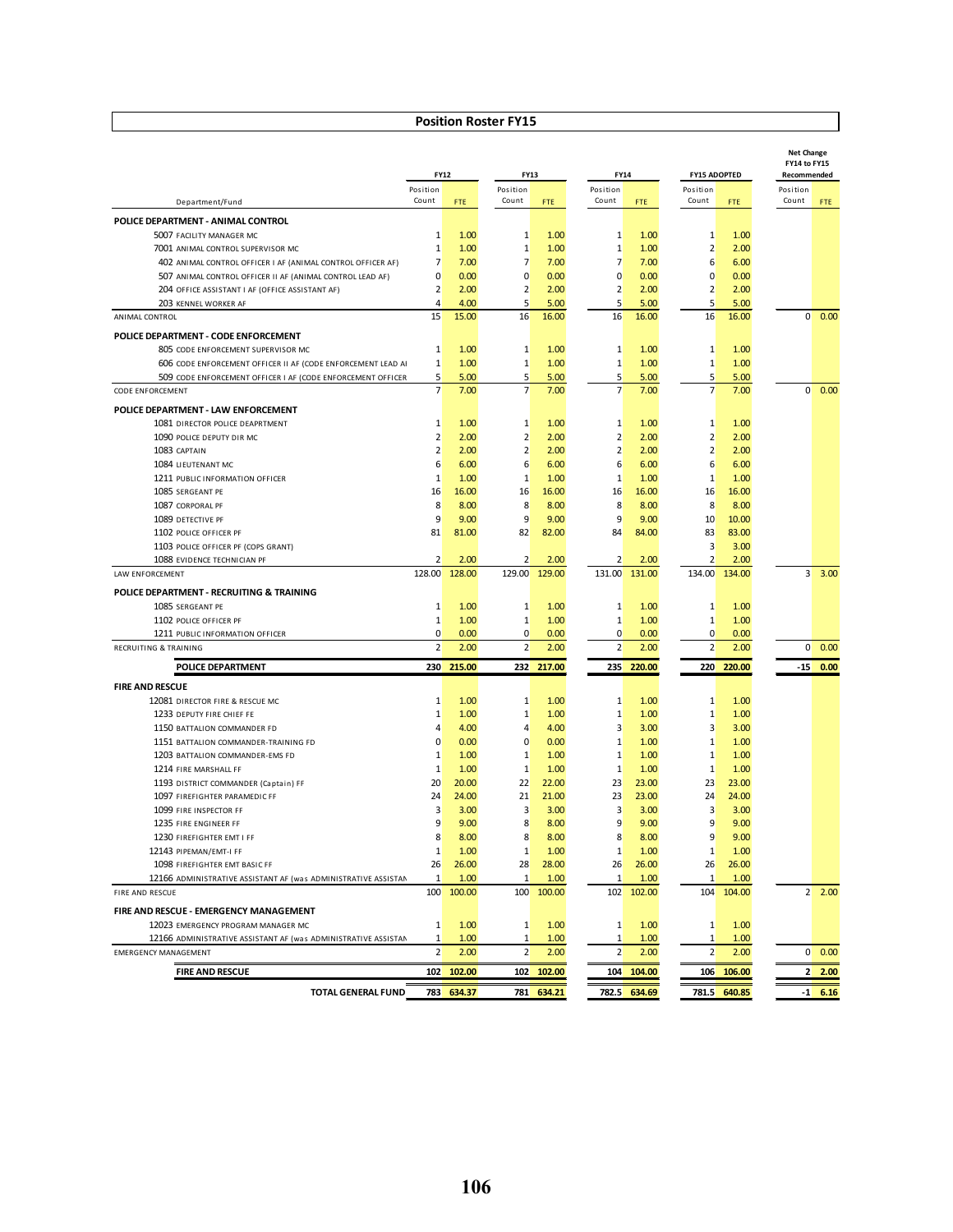|                                                                | <b>FY12</b>     |            | <b>FY13</b>                                |            |                | <b>FY14</b> |                 | <b>FY15 ADOPTED</b> | <b>Net Change</b><br>FY14 to FY15<br>Recommended |      |
|----------------------------------------------------------------|-----------------|------------|--------------------------------------------|------------|----------------|-------------|-----------------|---------------------|--------------------------------------------------|------|
|                                                                | Position        |            | Position                                   |            | Position       |             | Position        |                     | Position                                         |      |
| Department/Fund                                                | Count           | <b>FTE</b> | Count                                      | <b>FTE</b> | Count          | FTE.        | Count           | <b>FTE</b>          | Count                                            | FTE. |
|                                                                |                 |            | <b>WATER AND WASTEWATER UTILITIES FUND</b> |            |                |             |                 |                     |                                                  |      |
| WATER AND WASTEWATER UTILITY FUND -ADMINISTRATION              |                 |            |                                            |            |                |             |                 |                     |                                                  |      |
| 12022 DIVISION MANAGER UTILITY OPERATIONS MC                   | $1\overline{ }$ | 1.00       | 1                                          | 1.00       | $\mathbf{1}$   | 1.00        | $\mathbf{1}$    | 1.00                |                                                  |      |
| 12041 UTILITIES SYSTEM ENGINEER AF                             | $\mathbf{1}$    | 1.00       | $\mathbf{1}$                               | 1.00       | $\mathbf{1}$   | 1.00        | $\mathbf{1}$    | 1.00                |                                                  |      |
| 701 ENGINEER ASSOCIATE AF                                      | $\Omega$        | 0.00       | $\mathbf 0$                                | 0.00       | $\overline{0}$ | 0.00        | $\Omega$        | 0.00                |                                                  |      |
| 505 ENGINEERING TECHNICIAN I AF                                | 1               | 1.00       | $\mathbf{1}$                               | 1.00       | $\mathbf{1}$   | 1.00        | 1               | 1.00                |                                                  |      |
| 12166 ADMINISTRATIVE ASSISTANT AF (was ADMINISTRATIVE ASSISTAN | $\mathbf{1}$    | 1.00       | $\mathbf{1}$                               | 1.00       | $\mathbf{1}$   | 1.00        | $\mathbf{1}$    | 1.00                |                                                  |      |
| <b>ADMINISTRATION</b>                                          | $\overline{a}$  | 4.00       | $\overline{a}$                             | 4.00       | $\Delta$       | 4.00        | $\Delta$        | 4.00                | $\Omega$                                         | 0.00 |
| WATER AND WASTEWATER UTILITY FUND - CONSERVATION               |                 |            |                                            |            |                |             |                 |                     |                                                  |      |
| 703 ENVIRONMENTAL PROGRAMS MANAGER MC                          | $\mathbf{1}$    | 1.00       | $\mathbf{1}$                               | 1.00       | $\mathbf{1}$   | 1.00        | $\mathbf{1}$    | 1.00                |                                                  |      |
| 510 WATER CONSERVATION SPECIALIST AF                           | 1               | 1.00       | 1                                          | 1.00       | $\mathbf{1}$   | 1.00        | $\mathbf{1}$    | 1.00                |                                                  |      |
| CONSERVATION                                                   | 2               | 2.00       | $\overline{2}$                             | 2.00       | $\overline{2}$ | 2.00        | 2               | 2.00                | $\Omega$                                         | 0.00 |
| WATER AND WASTEWATER UTILITY FUND - ENGINEERING                |                 |            |                                            |            |                |             |                 |                     |                                                  |      |
| 1001 ENGINEER AF                                               | $\Omega$        | 0.00       | 0                                          | 0.00       | 1              | 1.00        | $\mathbf{1}$    | 1.00                |                                                  |      |
| 1002 ENGINEERING SECTION MANAGER MC                            | $\mathbf{1}$    | 1.00       | 1                                          | 1.00       | $\Omega$       | 0.00        | $\Omega$        | 0.00                |                                                  |      |
| 1002 PROJECT MANAGER AF                                        | $1\overline{ }$ | 1.00       | $\mathbf{1}$                               | 1.00       | $\mathbf{1}$   | 1.00        | $\mathbf{1}$    | 1.00                |                                                  |      |
| 12165 GIS ADMINISTRATOR AF                                     | $\Omega$        | 0.00       | $\mathbf 0$                                | 0.00       | 0.5            | 0.50        | 0.5             | 0.50                |                                                  |      |
| 701 GIS SPECIALIST AF                                          | $\mathbf{1}$    | 1.00       | $\mathbf{1}$                               | 1.00       | $\mathbf{1}$   | 1.00        | $\mathbf{1}$    | 1.00                |                                                  |      |
| <b>602 PROJECT INSPECTOR AF</b>                                | 2               | 2.00       | $\overline{2}$                             | 2.00       | $\overline{2}$ | 2.00        | $\overline{2}$  | 2.00                |                                                  |      |
| 612 LINE LOCATOR AF                                            | $\overline{2}$  | 2.00       | $\overline{2}$                             | 2.00       | $\mathbf{1}$   | 1.00        | $\mathbf{1}$    | 1.00                |                                                  |      |
| WATER AND WATERWATER UTILITY FUND - ENGINEERING                | $\overline{7}$  | 7.00       | $\overline{7}$                             | 7.00       | 6.5            | 6.50        | 6.5             | 6.50                | $\overline{0}$                                   | 0.00 |
| WATER AND WASTEWATER UTILITY FUND - ASSET MNGT                 |                 |            |                                            |            |                |             |                 |                     |                                                  |      |
| 12007 DIV MANAGER ASSET MANAGEMENT MC                          | 0               | 0.00       | $\mathbf 0$                                | 0.00       | $\overline{0}$ | 0.00        | $\mathbf{0}$    | 0.00                |                                                  |      |
| 1071 ACCOUNTING MANAGER MC                                     | 1               | 1.00       | $\mathbf{1}$                               | 1.00       | $\mathbf{1}$   | 1.00        | $\mathbf{1}$    | 1.00                |                                                  |      |
| 12097 ACCOUNTING TECHNICIAN-III                                | $\overline{0}$  | 0.00       | $\overline{0}$                             | 0.00       | $\mathbf{1}$   | 1.00        | $1\overline{ }$ | 1.00                |                                                  |      |
| <b>ASSET MANAGEMENT</b>                                        | $\mathbf{1}$    | 1.00       | $\mathbf{1}$                               | 1.00       | $\overline{2}$ | 2.00        | $\overline{2}$  | 2.00                | $\Omega$                                         | 0.00 |
| WATER AND WASTEWATER UTILITY FUND - CUSTOMER SERVICE           |                 |            |                                            |            |                |             |                 |                     |                                                  |      |
| 12007 DIV MANAGER UTILITY SVCS MC (DIV MANAGER ASSET MANAGEM   | $\mathbf{1}$    | 1.00       | 1                                          | 1.00       | $\mathbf{1}$   | 1.00        | $\mathbf{1}$    | 1.00                |                                                  |      |
| 8004 CUSTOMER SERVICE MANAGER MC                               | $\Omega$        | 0.00       | $\Omega$                                   | 0.00       | $\overline{0}$ | 0.00        | $\Omega$        | 0.00                |                                                  |      |
| 6004 CUSTOMER SERVICE SUPERVISOR MC                            | $\mathbf{1}$    | 1.00       | $\mathbf{1}$                               | 1.00       | $\mathbf{1}$   | 1.00        | 1               | 1.00                |                                                  |      |
| 12045 UTILITES SERVICES SUPERVISOR MC                          | $1\overline{ }$ | 1.00       | $\mathbf{1}$                               | 1.00       | $\mathbf{1}$   | 1.00        | 1               | 1.00                |                                                  |      |
| 12098 UTILITIES BILLING SPECIALIST AF                          | 2               | 2.00       | $\overline{2}$                             | 2.00       | $\overline{2}$ | 2.00        | $\overline{2}$  | 2.00                |                                                  |      |
| 12046 UTILITIES SERVICES SPECIALIST II AF                      | 2               | 2.00       | $\overline{2}$                             | 2.00       | $\overline{2}$ | 2.00        | $\overline{2}$  | 2.00                |                                                  |      |
| 12103 UTILITIES SERVICES SPECIALIST I AF                       | 6               | 6.00       | 6                                          | 6.00       | 6              | 6.00        | 6               | 6.00                |                                                  |      |
| 302 UTILITIES SERVICE TECHNICIAN AF                            | 6               | 6.00       | 6                                          | 6.00       | 6              | 6.00        | 6               | 6.00                |                                                  |      |
| <b>CUSTOMER SERVICE</b>                                        | 19              | 19.00      | 19                                         | 19.00      | 19             | 19.00       | 19              | 19.00               | $\overline{0}$                                   | 0.00 |
| UTILITIES FUND (501)                                           | 33              | 33.00      | 33                                         | 33.00      | 33.5           | 33.50       | 33.5            | 33.50               | $\mathbf{0}$                                     | 0.00 |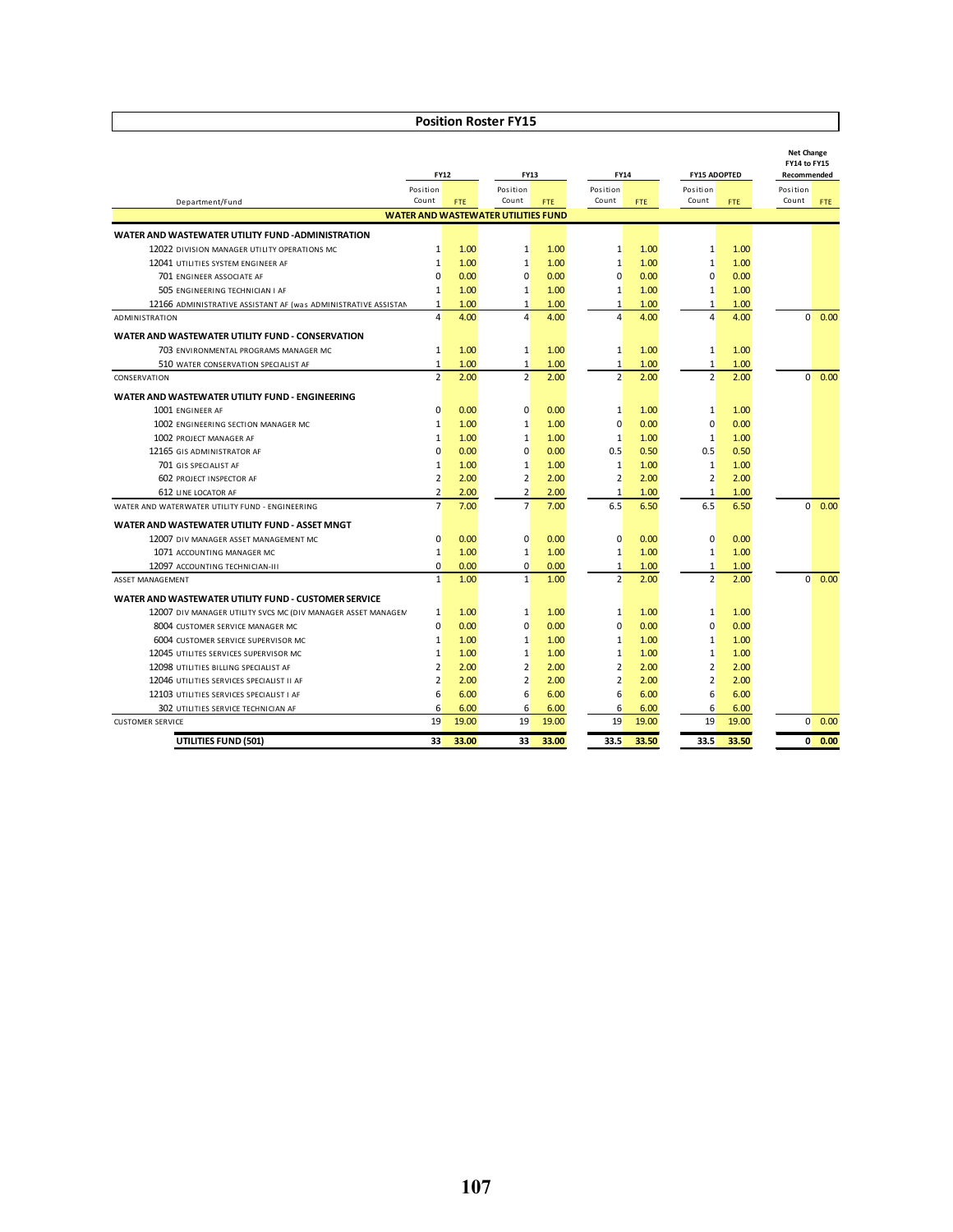|                                                                                                  |                              | <b>FY12</b>  | FY13                          |              |                   | FY14         |                         | <b>FY15 ADOPTED</b> | <b>Net Change</b><br>FY14 to FY15<br>Recommended |               |
|--------------------------------------------------------------------------------------------------|------------------------------|--------------|-------------------------------|--------------|-------------------|--------------|-------------------------|---------------------|--------------------------------------------------|---------------|
|                                                                                                  | Position                     |              | Position                      |              | Position          |              | Position                |                     | Position                                         |               |
| Department/Fund                                                                                  | Count                        | <b>FTE</b>   | Count                         | FTE.         | Count             | FTE.         | Count                   | FTE                 | Count                                            | <b>FTE</b>    |
|                                                                                                  |                              |              | <b>GRANTS AND OTHER FUNDS</b> |              |                   |              |                         |                     |                                                  |               |
| <b>304 RECREATION LEADER</b>                                                                     | $\overline{2}$               | 2.00         | 2                             | 2.00         | $\overline{2}$    | 2.00         | 2                       | 2.00                |                                                  |               |
| <b>RECREATION ACTIVITIES FUND (206)</b>                                                          | $\overline{2}$               | 2.00         | $\overline{2}$                | 2.00         | $\overline{2}$    | 2.00         | $\overline{2}$          | 2.00                | $\mathbf{0}$                                     | 0.00          |
| 12123 KRRB COMMUNITY WORKER II                                                                   | $\overline{2}$               | 0.75         | 2                             | 0.75         | 3                 | 1.94         | $\overline{\mathbf{3}}$ | 2.51                |                                                  |               |
| 1119 KRRB COMMUNITY WORKER I                                                                     | 8                            | 1.35         | 8                             | 1.35         | $\overline{4}$    | 0.80         | $\overline{0}$          | 0.00                |                                                  |               |
| 1139 INTERN - PARKS & RECREATION                                                                 | $\Omega$                     | 0.00         | $\Omega$                      | 0.00         | $\overline{0}$    | 0.00         | $\mathbf{0}$            | 0.00                |                                                  |               |
| PARKS & REC COMMUNITY DEVELOPMENT GRANT (207)                                                    | 10                           | 2.10         | 10                            | 2.10         | $\overline{7}$    | 2.74         | $\overline{\mathbf{3}}$ | 2.51                |                                                  | -4 -0.23      |
| 12155 BUSINESS RELATIONS & CVB MGR (was DIVISION MANAGER CVB)                                    | 0.4                          | 0.40         | 0.4                           | 0.40         | 0.4               | 0.40         | 0.5                     | 0.50                |                                                  |               |
| 12093 ASSISTANT DIVISION MANAGER CVB MC                                                          | 0.2                          | 0.20         | 0.2                           | 0.20         | 0.2               | 0.20         | 0.5                     | 0.50                |                                                  |               |
| PROMOTIONS FUND (224)                                                                            | 0.6                          | 0.60         | 0.6                           | 0.60         | 0.6               | 0.60         | $\mathbf{1}$            | 1.00                | 0.4                                              | 0.40          |
| 12155 BUSINESS RELATIONS & CVB MGR (was DIVISION MANAGER CVB)                                    | 0.6                          | 0.60         | 0.6                           | 0.60         | 0.6               | 0.60         | 0.5                     | 0.50                |                                                  |               |
| 12093 ASSISTANT DIVISION MANAGER CVB MC                                                          | 0.8                          | 0.80         | 0.8                           | 0.80         | 0.8               | 0.80         | 0.5                     | 0.50                |                                                  |               |
| 608 CVB SALES COORDINATOR AF                                                                     | 1                            | 1.00         | 1                             | 1.00         | 1                 | 1.00         | $\mathbf{1}$            | 1.00                |                                                  |               |
| 12166 ADMINISTRATIVE ASSISTANT AF (was ADMINISTRATIVE ASSISTAN                                   | 1                            | 1.00         | 1                             | 1.00         | $\mathbf{1}$      | 1.00         | $\mathbf{1}$            | 1.00                |                                                  |               |
| 12062 SPECIAL PROJECTS COORDINATOR MC                                                            | $\mathbf 0$                  | 0.00         | 0                             | 0.00         | $\mathbf 0$       | 0.00         | $\mathbf{0}$            | 0.00                |                                                  |               |
| <b>CONVENTION VISITORS BUREAU (CVB) (225)</b>                                                    | 3.4                          | 3.40         | 3.4                           | 3.40         | 3.4               | 3.40         | $\overline{\mathbf{3}}$ | 3.00                |                                                  | $-0.4 - 0.40$ |
|                                                                                                  |                              |              |                               |              |                   |              |                         |                     |                                                  |               |
| 12095 ACCOUNTING TECH III REC SAD BU (ACCOUNTING TECH REC SAD B<br>SAD ADMINISTRATION FUND (227) | $\mathbf{1}$<br>$\mathbf{1}$ | 1.00<br>1.00 | 1<br>$\mathbf{1}$             | 1.00<br>1.00 | 1<br>$\mathbf{1}$ | 1.00<br>1.00 | 1<br>$\mathbf{1}$       | 1.00<br>1.00        | $\mathbf{0}$                                     | 0.00          |
|                                                                                                  |                              |              |                               |              |                   |              |                         |                     |                                                  |               |
| 12134 PROGRAM MANAGER NM GANG TASK FORCE                                                         | $\mathbf{1}$                 | 1.00         | $\mathbf{1}$                  | 1.00         | $\mathbf{1}$      | 1.00         | $\Omega$                | 0.00                |                                                  |               |
| 12138 GANG INTELLIGENCE ANALYST GF                                                               | $\Omega$                     | 0.00         | $\Omega$                      | 0.00         | $\Omega$          | 0.00         | $\Omega$                | 0.00                |                                                  |               |
| 12147 DATA ENTRY CLERK PART TIME GF                                                              | $\Omega$                     | 0.00         | $\mathbf{1}$                  | 0.63         | $\mathbf{1}$      | 0.63         | $\Omega$                | 0.00                |                                                  |               |
| NM GANG TASK FORCE GRANT (245)                                                                   | $\mathbf{1}$                 | 1.00         | $\overline{2}$                | 1.63         | $\overline{2}$    | 1.63         | $\mathbf{0}$            | 0.00                |                                                  | $-2 - 1.63$   |
| 12130 YCC INTERN                                                                                 | $\mathbf 0$                  | 0.00         | 2                             | 0.40         | $\overline{0}$    | 0.00         | $\overline{0}$          | 0.00                |                                                  |               |
| 12131 YCC YOUTH WORKER                                                                           | $\Omega$                     | 0.00         | 6                             | 1.20         | $\Omega$          | 0.00         | $\Omega$                | 0.00                |                                                  |               |
| PARKS & REC COMMUNITY DEVELOPMENT GRANT (252)                                                    | 0                            | 0.00         | 8                             | 1.60         | $\mathbf{0}$      | 0.00         | $\mathbf{0}$            | 0.00                | $\mathbf{0}$                                     | 0.00          |
| 12133 SUMMER FOOD PRGM COORDINATOR                                                               | 1                            | 0.25         | $\mathbf{1}$                  | 0.25         | $\mathbf{1}$      | 0.25         | $\mathbf{1}$            | 0.25                |                                                  |               |
| 12132 MEAL SITE MONITOR SE                                                                       | $\overline{4}$               | 0.64         | 12                            | 1.92         | 14                | 2.24         | 14                      | 2.24                |                                                  |               |
| PARKS & REC FOOD PROGRAM GRANT (253)                                                             | 5                            | 0.89         | 13                            | 2.17         | 15                | 2.49         | 15                      | 2.49                | $\mathbf{0}$                                     | 0.00          |
| 12137 SOLID WASTE PRGRM SPECIALIST AF                                                            | $\mathbf{1}$                 | 1.00         | $\mathbf{1}$                  | 1.00         | $\mathbf{1}$      | 1.00         | $\mathbf{1}$            | 1.00                |                                                  |               |
| <b>ENVIRONMENTAL GRT (260)</b>                                                                   | $\mathbf{1}$                 | 1.00         | $\mathbf{1}$                  | 1.00         | $\mathbf{1}$      | 1.00         | $\mathbf{1}$            | 1.00                | $\mathbf{0}$                                     | 0.00          |
|                                                                                                  |                              |              |                               |              |                   |              |                         |                     |                                                  |               |
| 12124 TEMPORARY PROJECT MANAGER                                                                  | $\Omega$                     | 0.00         | 0                             | 0.00         | $\mathbf 0$       | 0.00         | n                       | 0.00                |                                                  |               |
| <b>GO BOND CONSTRUCTION (329)</b>                                                                | 0                            | 0.00         | $\mathbf{0}$                  | 0.00         | $\mathbf{0}$      | 0.00         | $\mathbf{0}$            | 0.00                | $\mathbf{0}$                                     | 0.00          |
| 12058 GRANT ADMINISTRATOR AF                                                                     |                              |              |                               |              | 0.25              | 0.25         | 0.25                    | 0.25                |                                                  |               |
| 12111 GRANTS SPECIALIST MC                                                                       | $\mathbf{1}$                 | 0.50         | $\mathbf{1}$                  | 0.50         | $\overline{0}$    | 0.00         | $\mathbf{0}$            | 0.00                |                                                  |               |
| 12162 OFFICE ASSISTANT-II (TERM)                                                                 |                              |              |                               |              | 0.75              | 0.75         | 0.75                    | 0.75                |                                                  |               |
| HUD-CDBG FUND (375)                                                                              | 0                            | 0.00         | $\mathbf{0}$                  | 0.00         | $\mathbf{1}$      | $\mathbf{1}$ | $\mathbf{1}$            | $\mathbf{1}$        | $\mathbf{0}$                                     | 0.00          |
| 12058 GRANT ADMINISTRATOR AF                                                                     | $\mathbf 0$                  | 0.00         | $\overline{0}$                | 0.00         | $\overline{0}$    | 0.00         | $\overline{0}$          | 0.00                |                                                  |               |
| 1208 ADVOCATE COORDINATOR GRANT (full time)                                                      | 1                            | 1.00         | 1                             | 1.00         | 1                 | 1.00         | 1                       | 1.00                |                                                  |               |
| 12068 VICTIM ADVOCATE STOP GRANT (full time)                                                     | $\Omega$                     | 0.00         | $\mathbf 0$                   | 0.00         | $\Omega$          | 0.00         | $\Omega$                | 0.00                |                                                  |               |
| 12070 VICTIM ADVOCATE GRANT (part time <20)                                                      | $\mathbf 0$                  | 0.00         | $\mathbf{1}$                  | 0.49         | $1\overline{ }$   | 0.49         | $\mathbf{1}$            | 0.49                |                                                  |               |
| 12069 CCR COORDINATOR GRANT (full time)                                                          | $\mathbf 0$                  | 0.00         | $\overline{0}$                | 0.00         | $\overline{0}$    | 0.00         | $\mathbf{0}$            | 0.00                |                                                  |               |
| PUBLIC SAFETY GRANTS (376)                                                                       | $\mathbf{1}$                 | 1.00         | $\overline{2}$                | 1.49         | $\overline{2}$    | 1.49         | $\overline{2}$          | 1.49                | $\mathbf{0}$                                     | 0.00          |
| <b>GRANTS AND OTHER FUNDS</b>                                                                    | 26                           | 13.49        | 44                            | 17.49        | 35                | 17.35        | 29                      | 15.49               |                                                  | $-6 - 1.86$   |
|                                                                                                  |                              |              |                               |              |                   |              |                         |                     |                                                  |               |
| <b>TOTAL ALL FUNDS</b>                                                                           | 842                          | 680.86       | 858                           | 684.7        | 851               | 685.54       | 844                     | 689.84              | -7                                               | 4.30          |

**SUMMARY** (% change in position count from year to year)

| General Fund & Utilities -- Full & Part time:           | 681 | 641.68 | 681 | 641.68 | 683   | 644.66 | 672 | 648.16 | . . | 3.50             |
|---------------------------------------------------------|-----|--------|-----|--------|-------|--------|-----|--------|-----|------------------|
| General Fund Summer Seasonal Parks & Rec/Outdoor Pools: | 135 | 25.69  | 133 |        | 1 2 2 |        | 143 | 26.19  |     | 2.66             |
| Grants:                                                 | 26  | 13.49  | 44  |        | 25    | 7.35   | 29  | 15.49  |     | $-1.86$          |
| Total:                                                  | 842 | 680.86 | 858 | 684.   | 851   | 685.54 | 844 | 689.84 |     | 4.3 <sup>c</sup> |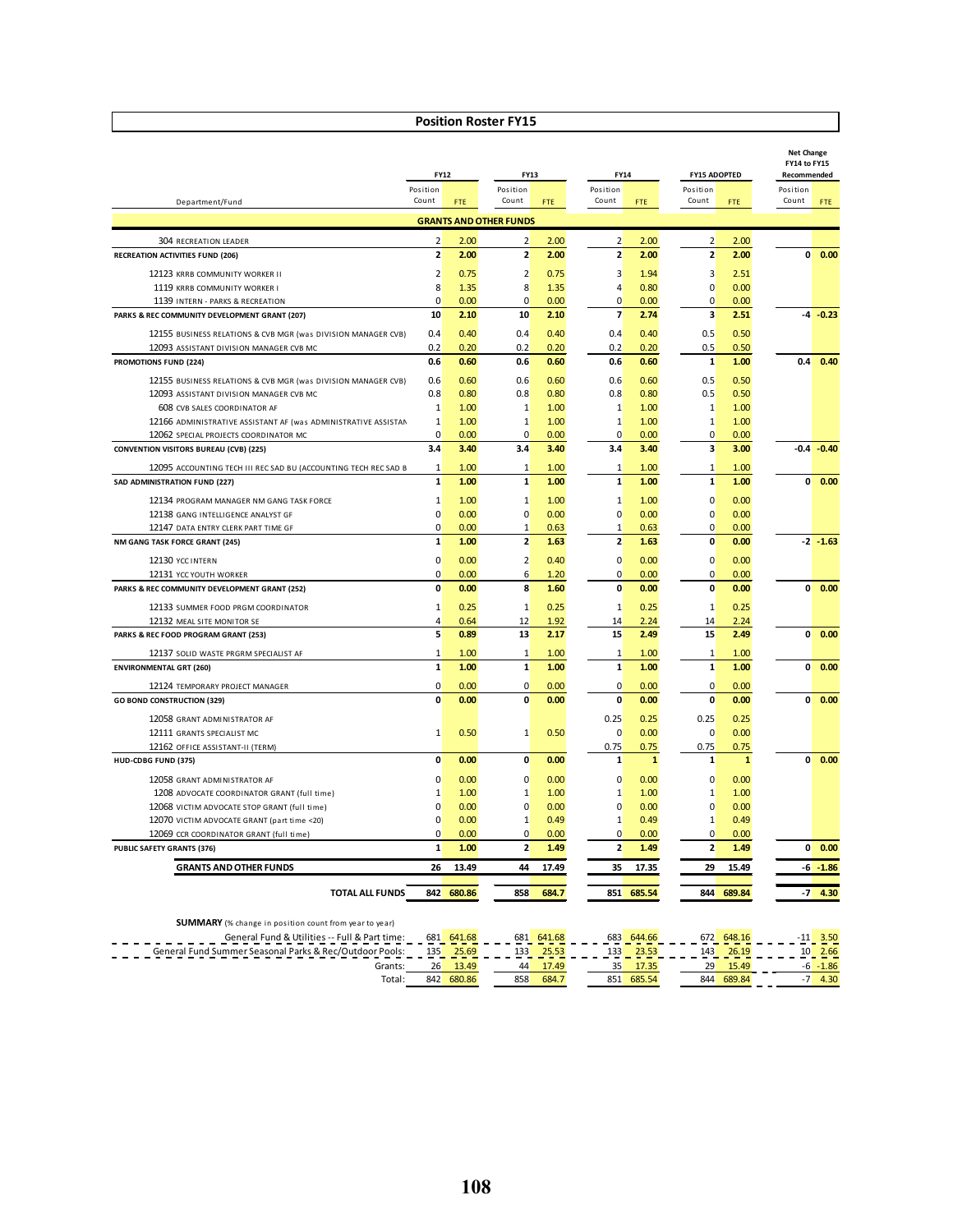# **Employee Benefits**

**Benefit Eligibility:** Employees must be a regular employee whose normal work schedule is 20 hours or more per week and includes elected officials.

 **Retirement:** New Mexico Public Employees Retirement Association (PERA) – The PERA contribution 17.54%. rate for general employees, other than police and fire, is 10.65% under the Municipal plan 2; however, the city pays 75% of the employee's portion which decreases the employee's contribution rate to 2.66%. The total contribution is 20.20% of salary with the employee contributing 2.66% and the City contributing

 the city contributes 75% of the employee's portion which decreases the employee's contribution rate to The PERA contribution rate for Law Enforcement employees is 17.8% under the Police Plan 5; however, 4.45%. The total contribution is 36.70% of salary with the employee contributing 4.45% and the City contributing 32.25%.

 The PERA contribution rate for Fire/EMS employees is 17.70% under the Fire Plan 5; however, the city contributes 75% of the employee's portion which decreases the employee's contribution rate to 4.42%. The total contribution is 39.35% of salary with the employee contributing 4.42% and the City contributing 34.93%.

### **City Cost of PERA: \$6,975,871**

 staff. The employee contributes 1.45% of salary and the City matches the 1.45%. **Social Security:** the City only participates in the Medicare portion of Social Security for non-seasonal

# **City Cost of Medicare: \$463,789**

 Mexico Retiree Healthcare Authority. Employees and the City share in the Cost. **Retiree Healthcare:** The City participates in a retiree healthcare program for all employees through New

# **City Cost for Retiree Healthcare: \$634,621**

 co-insurance based plan or Plan B which is a co-payment based plan. Employees may choose either the **Medical Insurance:** The City's medical plan is a self-funded medical plan and the City offers a choice of medical plans and a choice of medical provider network access. Employees may choose Plan A which is a Presbyterian or Blue Cross Blue Shield of NM provider network.

### **City Cost of Medical Insurance: \$4,623,393**

**Dental:** The City's dental plan is a self-funded dental plan through Delta Dental.

### **City Cost of Dental Insurance: \$401,417**

 Life Insurance. Coverage for life insurance is through Minnesota Life. For Basic Group Term Life, **Life Insurance:** Employees may elect to enroll in Basic Group Term Life Insurance and Supplemental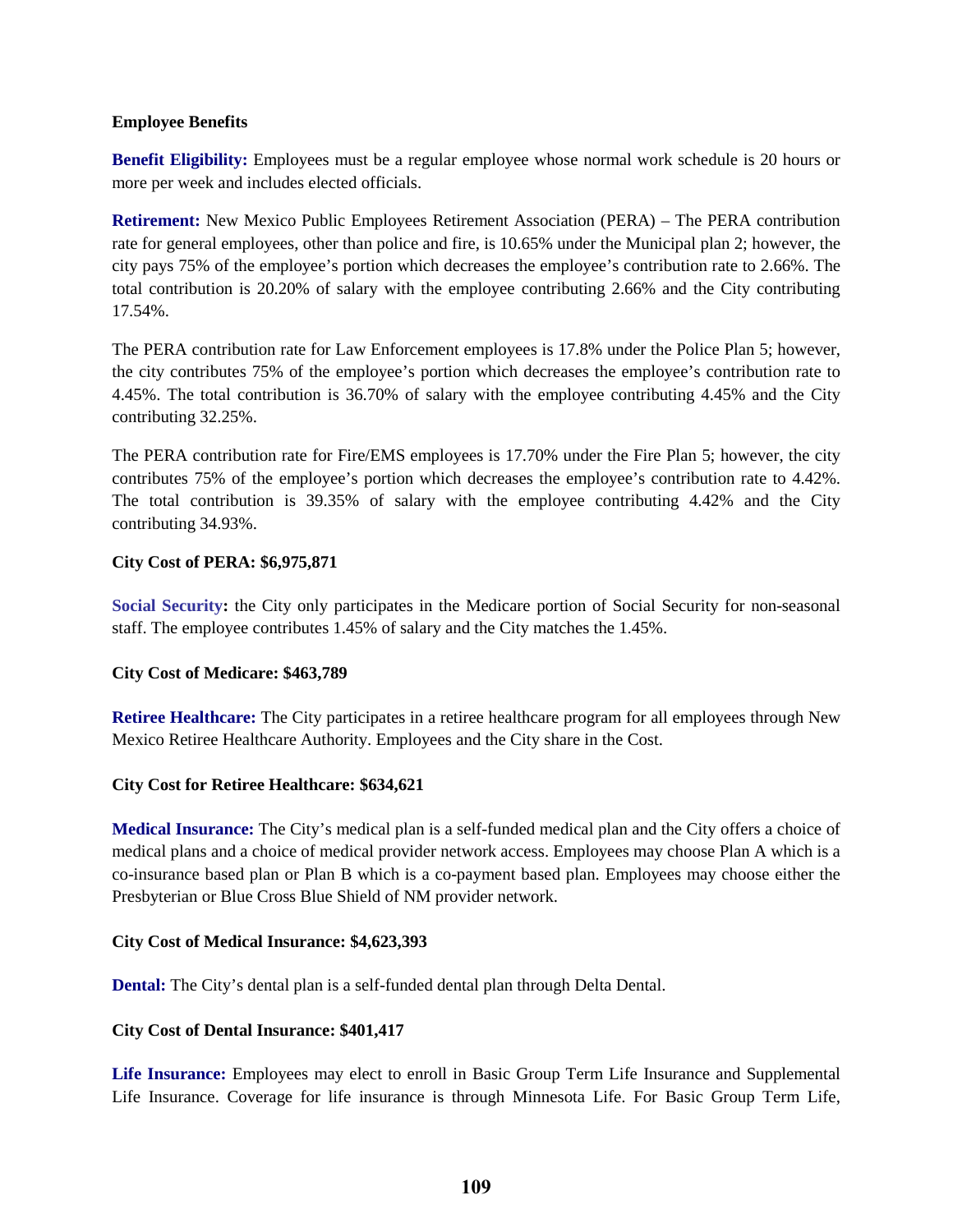employees are covered at 1x's their basic annual compensation. The City contributes towards the cost of Basic Group Term Life Insurance and Dependent Life Insurance.

# **City Cost for Basic Group Term Life Insurance: \$42,962**

**Flexible Spending Accounts:** The City offers a flexible spending account program which provides employees with the opportunity to set aside dollars on a pre-tax basis in either a Healthcare Reimbursement Account or a Dependent Care Reimbursement Account. Rocky Mountain Reserve administers the flexible spending account program.

**Vision Insurance:** Employees may choose to participate in vision insurance offered through Davis Vision.

 on the 90th day of the employee's disability. Coverage is provided through Lincoln Financial Group. **Long Term Disability Insurance:** Employees may elect coverage for long-term disability insurance which provides up to 60% of monthly earnings to a maximum of \$3,500 per month. Benefits would begin

**Short Term Disability Insurance:** Employees may elect coverage for short-term disability insurance on the 30th day of the disability and would end after 9 weeks of not being able to work in the employee's which provides up to 60% of weekly earnings to a maximum of \$1,000 per week. Benefits would begin own occupation. Coverage is provided through Lincoln Financial Group.

**Tax Deferred Savings:** the City offers a tax deferred 457 plan with a variety of investment options through the City/County Managers Association (ICMA). The 457 plan provides the opportunity for employees to set aside a portion of their salary on a pre-tax basis to supplement retirement. The City does not contribute to the 457 plan.

Vacation: AFSCME union employees and non-represented employees accrue vacation based on their length of service with the City. The rate for anyone working less than 40 hours is prorated.

 **Sick Leave:** AFSCME union employees and non-represented employees accrue 8.00 hours per month of number of sick hours used in the preceding (12) calendar months. The rate for anyone working less than sick time (or 3.69 hours per pay period). The city offers an annual sick leave conversion based on the 40 hours is prorated.

**PTO (Paid Time Off):** Police, communications and Fire Department union employees accrue PTO time based on their length of service with the City.

 **Holidays:** The Governing Body of the City annually approves the holiday schedule to be observed by the City. Holidays are typically observed for the following: New Year's Day, Martin Luther King, Jr. Day, Memorial Day, Independence Day, Labor Day, Columbus Day, Veterans Day, Thanksgiving and the Friday following Thanksgiving, Christmas Eve and Christmas Day.

 **Tuition Reimbursement:** Depending on the availability of funding, the City may reimburse current and/or future job-related education expenses as outlined in the City Personnel Policies and Work Rules.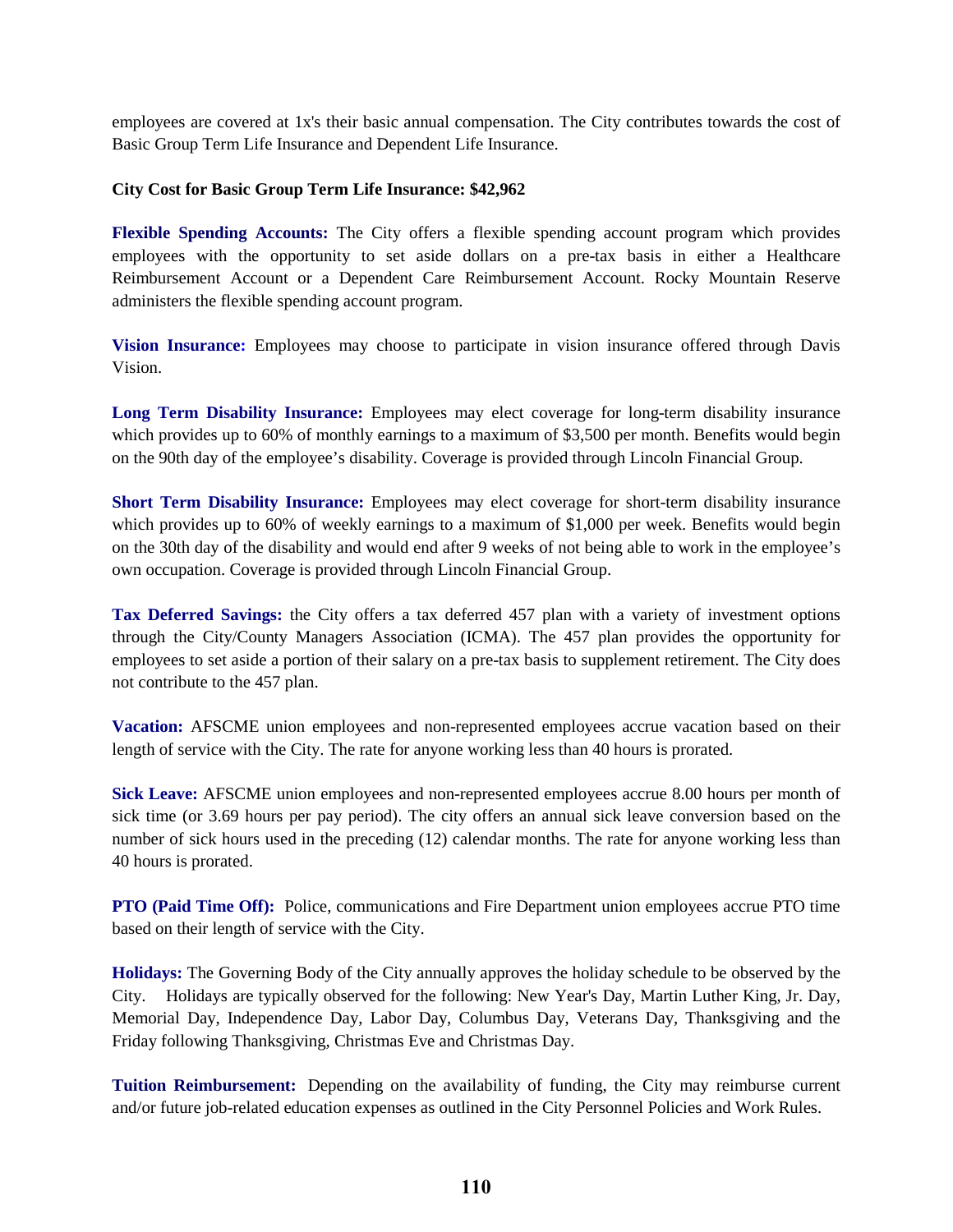### **City Costs for Tuition Reimbursement: \$24,500**

 **Employee Assistance Program:** The Employee Assistance Program (EAP) is a confidential counseling/consultation service that is provided at no cost to employees. The EAP is available to help employees and eligible family members with a wide range of personal issues.

# **City Costs for Employee Assistance Program: \$17,418**

 determine the rights and responsibilities of member(s) and will govern in the event that the plan Note: For the benefit plans outlined above, the Plan documents and/or Insurance Contracts / Policies documents conflict with any benefit comparison, summary, description of the plan or any representation by an employee of the City of Rio Rancho.